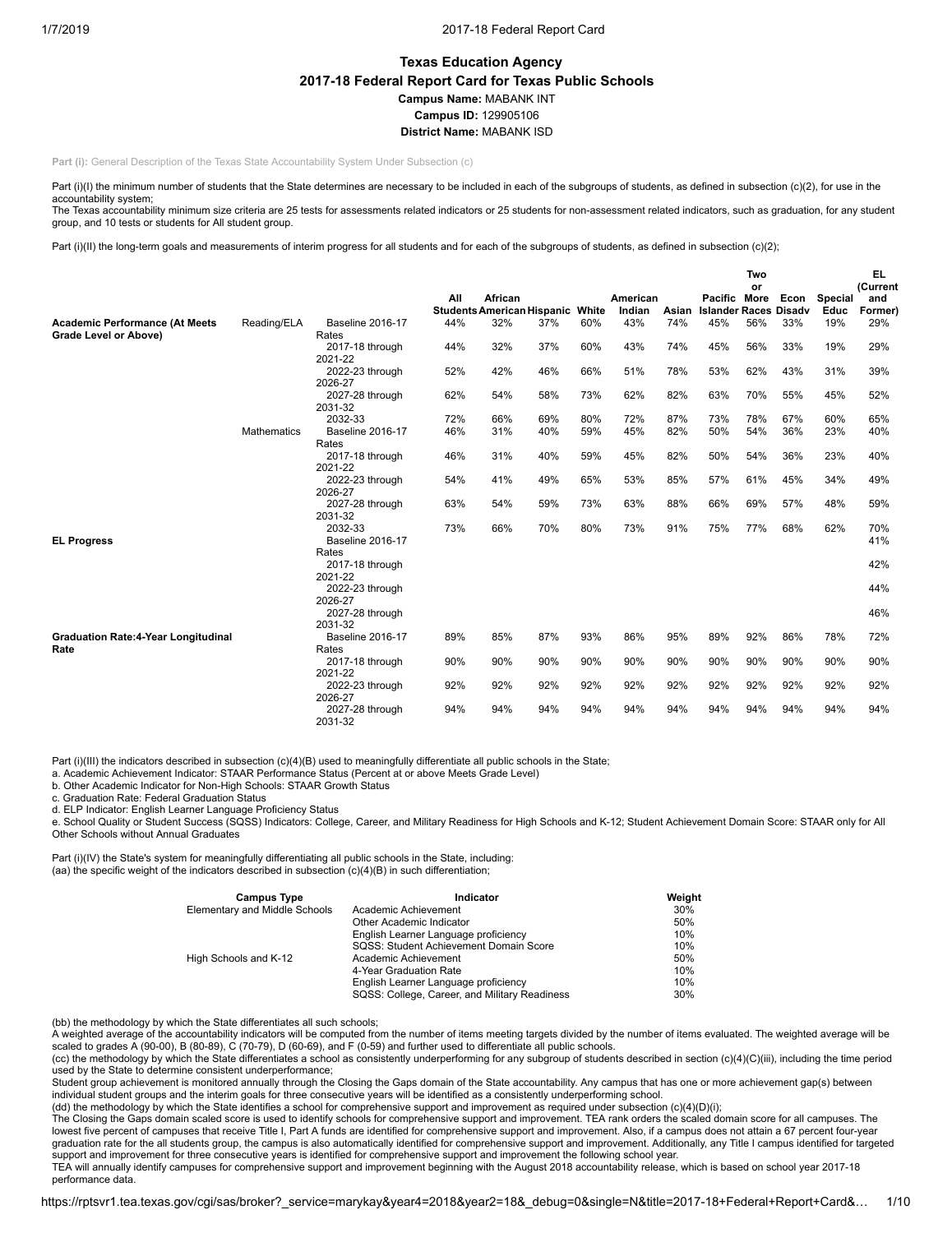Part (i)(V) the number and names of all public schools in the State identified by the State for comprehensive support and improvement under subsection (c)(4)(D)(i) or implementing

targeted support and improvement plans under subsection (d)(2);<br><u>[Comprehensive](https://tea.texas.gov/WorkArea/DownloadAsset.aspx?id=51539624659) Support and Improvement Schools</u> and <u>[Additional](https://tea.texas.gov/WorkArea/DownloadAsset.aspx?id=51539624660) Targeted Support Schools</u> list those campuses that have been identified for comprehensive supp

Part (i)(VI) the exit criteria established by the State as required under clause (i) of subsection (d)(3)(A), including the length of years established under clause (i)(II) of such subsection. Campuses that do not rank in the bottom five percent of the Closing the Gaps domain for two consecutive years and have increased a letter grade (for example, from F to D or from D to C) on the Closing the Gaps domain will be considered as having successfully exited comprehensive support and improvement status. To exit additional targeted support and improvement status, a student group must meet at least 50 percent of the indicators evaluated and meet the targets for the Academic Achievement component in both reading and mathematics.

Part (ii): Student Achievement by Proficiency Level

This section provides information on student achievement on the STAAR (State of Texas Assessments of Academic Readiness) performance for mathematics, ELA/reading, and science<br>by grade level and proficiency level for the 20

|                                                                    |                    |     |            |            |                                                                                                                                  |            |                          |          |      |                          | Two                      |            |             |                          |                          |                           |                          |  |        |      |
|--------------------------------------------------------------------|--------------------|-----|------------|------------|----------------------------------------------------------------------------------------------------------------------------------|------------|--------------------------|----------|------|--------------------------|--------------------------|------------|-------------|--------------------------|--------------------------|---------------------------|--------------------------|--|--------|------|
|                                                                    |                    |     |            |            | African                                                                                                                          |            |                          | American |      | Pacific More Econ        | or                       |            | Non<br>Econ |                          |                          |                           |                          |  | Foster |      |
|                                                                    |                    |     |            |            | StateDistrictCampusAmericanHispanicWhite Indian AsianIslanderRacesDisadvDisadvCWDCWOD EL MaleFemaleMigrantHomeless Care Military |            |                          |          |      |                          |                          |            |             |                          |                          |                           |                          |  |        |      |
| <b>STAAR Percent at Approaches Grade Level or Above</b><br>Grade 5 |                    |     |            |            |                                                                                                                                  |            |                          |          |      |                          |                          |            |             |                          |                          |                           |                          |  |        |      |
| Reading                                                            | All<br>Students    | 83% | 83%        | 83%        | 71%                                                                                                                              | 75%        | 84%                      |          |      |                          | 91%                      | 77%        | 92%         | 43%                      | 88%                      | 78%                       | 88%                      |  |        |      |
|                                                                    | <b>CWD</b>         | 54% | 43%        | 43%        | $\star$                                                                                                                          | $\star$    | 44%                      |          |      |                          | $^{\star}$               | 43%        |             | 43%                      |                          | 29%                       | 73%                      |  |        |      |
|                                                                    | <b>CWOD 87%</b>    |     | 88%        | 88%        | 100%                                                                                                                             | 81%        | 89%                      |          |      |                          | 89%                      | 83%        | 95%         |                          | 88%                      | 87%                       | 89%                      |  |        |      |
|                                                                    | EL                 | 73% | $\star$    | $\star$    |                                                                                                                                  |            |                          |          |      |                          |                          |            |             |                          |                          |                           |                          |  |        |      |
|                                                                    | Male               | 81% | 78%        | 78%        | $\star$                                                                                                                          | 72%        | 79%                      |          |      |                          | 83%                      | 71%        | 88%         | 29%                      | 87%                      | 78%                       |                          |  |        |      |
|                                                                    | Female 86%         |     | 88%        | 88%        | ×                                                                                                                                | 77%        | 90%                      |          |      |                          | 100%                     | 83%        | 96%         | 73%                      | 89%                      |                           | 88%                      |  |        |      |
| Mathematics                                                        | All<br>Students    | 90% | 95%        | 95%        | 71%                                                                                                                              | 98%        | 96%                      |          |      |                          | 91%                      | 93%        | 98%         | 85%                      |                          | 96% 78% 93%               | 98%                      |  |        |      |
|                                                                    | <b>CWD</b>         | 70% | 85%        | 85%        | $\star$                                                                                                                          | $\star$    | 85%                      |          |      |                          | $\star$                  | 82%        |             | 100% 85%                 |                          | 83%                       | 90%                      |  |        |      |
|                                                                    | <b>CWOD 92%</b>    |     | 96%        | 96%        | $\star$                                                                                                                          | 97%        | 97%                      |          |      |                          | 89%                      | 95%        | 98%         | ÷                        | 96%                      | 71%95%                    | 98%                      |  |        |      |
|                                                                    | EL                 | 86% | 78%        | 78%        |                                                                                                                                  | 86%        |                          |          |      |                          |                          | 86%        |             |                          | 71%                      | 78%<br>$\star$            | 83%                      |  |        |      |
|                                                                    | Male               | 89% | 93%        | 93%        | $\star$                                                                                                                          | 95%        | 94%                      |          |      |                          | 83%                      | 89%        | 98%         | 83%                      | 95%                      | *<br>93%                  |                          |  |        |      |
|                                                                    | Female 91%         |     | 98%        | 98%        | $\star$                                                                                                                          | 100%       | 98%                      |          |      |                          | 100%                     | 98%        | 98%         | 90%                      | 98%                      | 83%                       | 98%                      |  |        |      |
| Science                                                            | All<br>Students    | 75% | 87%        | 87%        | ×                                                                                                                                | 85%        | 87%                      |          |      |                          | 100%                     | 85%        | 88%         | 59%                      |                          | 90% 67% 83%               | 90%                      |  |        |      |
|                                                                    | <b>CWD</b>         | 48% | 59%        | 59%        |                                                                                                                                  | $\star$    | 58%                      |          |      |                          | $\star$                  | 67%        | $\star$     | 59%                      | $\overline{\phantom{a}}$ | 52%                       | 73%                      |  |        |      |
|                                                                    | CWOD 78%           |     | 90%        | 90%        | $\star$                                                                                                                          | 86%        | 91%                      |          |      |                          | 100%                     | 89%        | 92%         |                          | 90%                      | 89%                       | 92%                      |  |        |      |
|                                                                    | EL                 | 62% | 67%        | 67%        | ٠                                                                                                                                | 71%        | $\overline{a}$           |          |      |                          |                          | 71%        |             |                          |                          | 67%<br>-1                 | $\star$                  |  |        |      |
|                                                                    | Male               | 76% | 83%        | 83%        | ×                                                                                                                                | 79%        | 85%                      |          |      |                          | 100%                     | 80%        | 88%         | 52%                      | 89%                      | 83%                       |                          |  |        |      |
|                                                                    | Female 75%         |     | 90%        | 90%        | ×                                                                                                                                | 91%        | 90%                      |          |      |                          | 100%                     | 91%        | 89%         | 73%                      | 92%                      |                           | 90%                      |  |        |      |
| Grade 6                                                            |                    |     |            |            |                                                                                                                                  |            |                          |          |      |                          |                          |            |             |                          |                          |                           |                          |  |        |      |
| Reading                                                            | All<br>Students    | 68% | 74%        | 74%        |                                                                                                                                  | 76%        | 73%                      |          |      |                          | 73%                      | 67%        | 89%         | 34%                      | 82%                      | 71%                       | 77%                      |  |        |      |
|                                                                    | <b>CWD</b>         | 35% | 34%        | 34%        |                                                                                                                                  | $\star$    | 35%                      |          |      |                          | $\ast$                   | 28%        | 71%         | 34%                      |                          | 33%                       | 35%                      |  |        |      |
|                                                                    | <b>CWOD 71%</b>    |     | 82%        | 82%        |                                                                                                                                  | 85%        | 81%                      |          |      |                          | 78%                      | 78%        | 90%         | ÷                        | 82%                      | 79%                       | 85%                      |  |        |      |
|                                                                    | EL                 | 42% |            | $\star$    |                                                                                                                                  |            |                          |          |      |                          |                          |            |             |                          |                          |                           |                          |  |        |      |
|                                                                    | Male               | 63% | 71%        | 71%        | ٠                                                                                                                                | 63%        | 72%                      |          |      |                          | $\star$                  | 64%        | 88%         | 33%                      | 79%                      | 71%                       | $\overline{\phantom{a}}$ |  |        |      |
|                                                                    | Female 72%         |     | 77%        | 77%        |                                                                                                                                  | 90%        | 75%                      |          |      |                          | $\star$                  | 70%        | 90%         | 35%                      | 85%                      |                           | 77%                      |  |        |      |
| Mathematics                                                        | All<br>Students    | 76% | 88%        | 88%        |                                                                                                                                  | 84%        | 89%                      |          | 100% | $\overline{\phantom{a}}$ | 73%                      | 85%        | 95%         | 68%                      | 92%                      | 84%                       | 92%                      |  |        | 100% |
|                                                                    | <b>CWD</b>         | 50% | 68%        | 68%        |                                                                                                                                  | $\star$    | 68%                      |          |      |                          | $\star$                  | 65%        | 86%         | 68%                      | $\overline{a}$           | 58%                       | 78%                      |  |        |      |
|                                                                    | <b>CWOD 79%</b>    |     | 92%        | 92%        | $\star$                                                                                                                          | 87%        | 94%                      |          |      |                          | 78%                      | 90%        | 95%         |                          | 92%                      | 89%                       | 94%                      |  |        | 100% |
|                                                                    | EL                 | 61% |            | $\star$    |                                                                                                                                  |            |                          |          |      |                          |                          |            |             |                          |                          |                           |                          |  |        |      |
|                                                                    | Male               | 76% | 84%        | 84%        |                                                                                                                                  | 75%        | 86%                      |          |      |                          | $\star$                  | 80%        | 93%         | 58%                      | 89%                      | 84%                       |                          |  |        |      |
|                                                                    | Female 77%         |     | 92%        | 92%        |                                                                                                                                  | 95%        | 92%                      |          |      |                          | 83%                      | 90%        | 96%         | 78%                      | 94%                      |                           | 92%                      |  |        |      |
| <b>STAAR Percent at Meets Grade Level or Above</b>                 |                    |     |            |            |                                                                                                                                  |            |                          |          |      |                          |                          |            |             |                          |                          |                           |                          |  |        |      |
| Grade 5                                                            | All                | 53% | 50%        | 50%        | 29%                                                                                                                              | 35%        | 54%                      |          |      |                          | 55%                      | 43%        | 60%         | 9%                       | 56%                      | 48%                       | 52%                      |  |        |      |
| Reading                                                            | Students           |     |            |            |                                                                                                                                  |            |                          |          |      |                          |                          |            |             |                          |                          |                           |                          |  |        |      |
|                                                                    | <b>CWD</b>         | 30% | 9%         | 9%         | $\star$                                                                                                                          | $\star$    | 11%                      |          |      |                          | $\star$                  | 11%        |             | 9%                       |                          | 8%                        | 9%                       |  |        |      |
|                                                                    | <b>CWOD 56%</b>    |     | 56%        | 56%        | 40%                                                                                                                              | 39%        | 60%                      |          |      |                          | 67%                      | 50%        | 64%         |                          | 56%                      | 55%                       | 56%                      |  |        |      |
|                                                                    | EL                 | 35% |            | $\star$    |                                                                                                                                  |            |                          |          |      |                          |                          |            |             |                          |                          |                           |                          |  |        |      |
|                                                                    | Male<br>Female 56% | 50% | 48%<br>52% | 48%<br>52% | $\star$                                                                                                                          | 44%<br>27% | 49%<br>59%               |          |      |                          | 67%<br>40%               | 41%<br>46% | 59%<br>62%  | 8%<br>9%                 | 55%<br>56%               | 48%                       | 52%                      |  |        |      |
|                                                                    |                    |     |            |            |                                                                                                                                  |            |                          |          |      |                          |                          |            |             |                          |                          |                           |                          |  |        |      |
| Mathematics All                                                    | Students           |     | 57% 52%    | 52%        | 29%                                                                                                                              | 44%        | 54%                      |          |      |                          | 64%                      | 46%        |             |                          |                          | 60% 24% 55% 44% 50% 53%   |                          |  |        |      |
|                                                                    | CWD 34% 24%        |     |            | 24%        |                                                                                                                                  | $^\star$   | 23%                      |          |      |                          | $\star$                  | 25%        |             | 17% 24%                  |                          | $ *$ 25%                  | 20%                      |  |        |      |
|                                                                    | CWOD 60%           |     | 55%        | 55%        |                                                                                                                                  | 43%        | 58%                      |          |      |                          | 78%                      | 50%        | 63%         | $\sim$                   |                          | 55% 29% 55%               | 56%                      |  |        |      |
|                                                                    | EL.                | 46% | 44%        | 44%        |                                                                                                                                  | 57%        |                          |          |      |                          |                          | 57%        | $\star$     | $\star$                  |                          | 29% 44% *                 | 33%                      |  |        |      |
|                                                                    | Male               |     | 57% 50%    | 50%        |                                                                                                                                  | 42%        | 52%                      |          |      |                          | 67%                      | 40%        |             |                          | 66% 25% 55%              | * 50%                     | $\overline{\phantom{a}}$ |  |        |      |
|                                                                    | Female 58%         |     | 53%        | 53%        | $\star$                                                                                                                          | 45%        | 55%                      |          |      |                          | 60%                      | 53%        | 54%         |                          |                          | 20% 56% 33% -             | 53%                      |  |        |      |
| Science                                                            | All                |     | 40% 48%    | 48%        |                                                                                                                                  | 34%        | 52%                      |          |      | $\overline{\phantom{a}}$ | 55%                      | 40%        |             |                          |                          | 61% 15% 53% 11% 53%       | 43%                      |  |        |      |
|                                                                    | Students           |     |            |            |                                                                                                                                  |            |                          |          |      |                          |                          |            |             |                          |                          |                           |                          |  |        |      |
|                                                                    | CWD 25% 15%        |     |            | 15%        | $\star$                                                                                                                          | $\star$    | 19%                      |          |      |                          | $^\star$                 | 15%        | $\star$     | 15%                      | $\sim$                   | $*$ 13%                   | 18%                      |  |        |      |
|                                                                    | CWOD 42%           |     | 53%        | 53%        |                                                                                                                                  | 38%        | 56%                      |          |      |                          | 67%                      | 44%        | 64%         | $\overline{\phantom{a}}$ | 53%                      |                           | * 60% 45%                |  |        |      |
|                                                                    | EL.                |     | 24% 11%    | 11%        |                                                                                                                                  | 14%        | $\overline{\phantom{a}}$ |          |      |                          | $\overline{\phantom{a}}$ | 14%        | $\star$     | $\star$                  | $\star$                  | $11\%$ *                  | $\star$                  |  |        |      |
|                                                                    | Male 42% 53%       |     |            | 53%        |                                                                                                                                  | 42%        | 55%                      |          |      |                          | 67%                      | 43%        |             | 67% 13% 60%              |                          | $\star$<br>53%            | $\sim$                   |  |        |      |
|                                                                    | Female 38% 43%     |     |            | 43%        |                                                                                                                                  | 27%        | 47%                      |          |      |                          | 40%                      | 35%        |             |                          | 55% 18% 45%              | $\star$<br>$\sim$ $ \sim$ | 43%                      |  |        |      |

Grade 6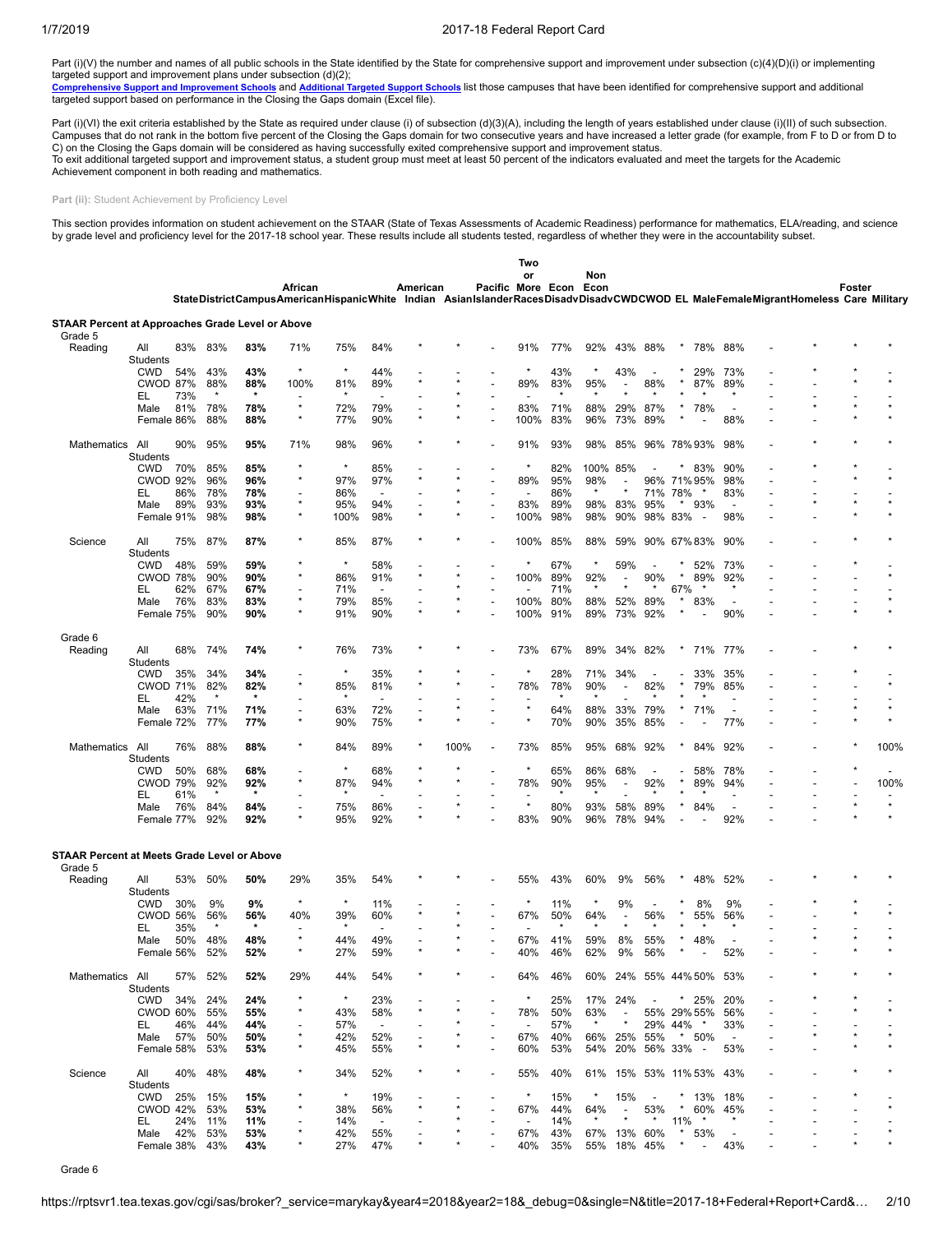|                                                         |                               |            |                |                |                                          |            |                                 |                                     |         |                                                      | Two<br>or                       |            | Non            |                          |                          |                          |                          |                                 |                                                                                         |        |                                 |
|---------------------------------------------------------|-------------------------------|------------|----------------|----------------|------------------------------------------|------------|---------------------------------|-------------------------------------|---------|------------------------------------------------------|---------------------------------|------------|----------------|--------------------------|--------------------------|--------------------------|--------------------------|---------------------------------|-----------------------------------------------------------------------------------------|--------|---------------------------------|
|                                                         |                               |            |                |                | African                                  |            |                                 | American                            |         |                                                      | Pacific More Econ               |            | Econ           |                          |                          |                          |                          |                                 |                                                                                         | Foster |                                 |
|                                                         |                               |            |                |                | StateDistrictCampusAmericanHispanicWhite |            |                                 |                                     |         |                                                      |                                 |            |                |                          |                          |                          |                          |                                 | Indian AsianIslanderRacesDisadvDisadvCWDCWOD EL MaleFemaleMigrantHomeless Care Military |        |                                 |
| Reading                                                 | All<br>Students               | 38%        | 38%            | 38%            |                                          | 33%        | 39%                             |                                     |         |                                                      | 45%                             | 31%        | 52%            |                          | 11% 43%                  | $\star$                  | 33%                      | 42%                             |                                                                                         |        |                                 |
|                                                         | <b>CWD</b>                    | 22%        | 11%            | 11%            |                                          | $\star$    | 11%                             |                                     |         |                                                      | $\star$                         | 8%         | 29%            | 11%                      |                          |                          | 13%                      | 9%                              |                                                                                         |        |                                 |
|                                                         | CWOD 40%                      |            | 43%            | 43%            | $\star$                                  | 38%        | 44%                             |                                     |         |                                                      | 44%                             | 38%        | 54%            |                          | 43%                      |                          | 37%                      | 48%                             |                                                                                         |        |                                 |
|                                                         | EL<br>Male                    | 14%<br>34% | $\star$<br>33% | $\star$<br>33% |                                          | 25%        | 32%                             |                                     |         |                                                      | $\star$                         | 29%        | 43%            | 13%                      | 37%                      |                          | 33%                      | $\overline{\phantom{a}}$        |                                                                                         |        |                                 |
|                                                         | Female 42%                    |            | 42%            | 42%            |                                          | 43%        | 44%                             |                                     |         |                                                      |                                 | 34%        | 59%            | 9%                       | 48%                      |                          |                          | 42%                             |                                                                                         |        |                                 |
|                                                         |                               |            |                |                |                                          |            |                                 |                                     |         |                                                      |                                 |            |                |                          |                          |                          |                          |                                 |                                                                                         |        |                                 |
| Mathematics All                                         | Students                      | 43%        | 52%            | 52%            |                                          | 47%        | 53%                             |                                     | 100%    | $\overline{\phantom{a}}$                             | 55%                             | 44%        | 70%            | 19%                      | 59%                      |                          | 51%                      | 54%                             |                                                                                         |        | 80%                             |
|                                                         | <b>CWD</b>                    | 23%        | 19%            | 19%            |                                          | $\star$    | 19%                             |                                     |         |                                                      | $\ast$                          | 15%        | 43%            | 19%                      |                          |                          | 17%                      | 22%                             |                                                                                         |        |                                 |
|                                                         | CWOD 46%                      |            | 59%            | 59%            |                                          | 54%        | 60%                             |                                     |         |                                                      | 56%                             | 52%        | 73%            |                          | 59%                      |                          | 59%                      | 60%                             |                                                                                         |        | 80%                             |
|                                                         | EL<br>Male                    | 24%<br>44% | $\star$<br>51% | $\star$<br>51% |                                          | 38%        | 52%                             |                                     |         |                                                      | $\star$                         | 43%        | 70%            | 17%                      | 59%                      |                          | 51%                      | $\overline{\phantom{a}}$        |                                                                                         |        |                                 |
|                                                         | Female 42%                    |            | 54%            | 54%            |                                          | 57%        | 54%                             |                                     |         |                                                      | 50%                             | 45%        | 71%            | 22%                      | 60%                      |                          |                          | 54%                             |                                                                                         |        |                                 |
| <b>STAAR Percent at Masters Grade Level</b>             |                               |            |                |                |                                          |            |                                 |                                     |         |                                                      |                                 |            |                |                          |                          |                          |                          |                                 |                                                                                         |        |                                 |
| Grade 5                                                 |                               |            |                |                |                                          |            |                                 |                                     |         |                                                      |                                 |            |                |                          |                          |                          |                          |                                 |                                                                                         |        |                                 |
| Reading                                                 | All<br>Students               | 26%        | 23%            | 23%            | 0%                                       | 18%        | 25%                             |                                     |         |                                                      | 18%                             | 17%        | 32%            | 0%                       | 26%                      |                          | 22%                      | 23%                             |                                                                                         |        |                                 |
|                                                         | <b>CWD</b>                    | 9%         | 0%             | 0%             | $\star$                                  | $\star$    | 0%                              |                                     |         |                                                      | $\ast$                          | 0%         | $\star$        | 0%                       | $\overline{\phantom{a}}$ |                          | 0%                       | 0%                              |                                                                                         |        |                                 |
|                                                         | <b>CWOD 27%</b>               |            | 26%<br>$\ast$  | 26%<br>$\star$ | 0%                                       | 19%        | 28%                             |                                     |         |                                                      | 22%                             | 20%        | 35%            |                          | 26%                      |                          | 27%                      | 25%                             |                                                                                         |        |                                 |
|                                                         | EL<br>Male                    | 12%<br>24% | 22%            | 22%            | $\star$                                  | 22%        | $\overline{a}$<br>22%           |                                     |         |                                                      | 33%                             | 14%        | 36%            | 0%                       | 27%                      |                          | 22%                      | $\overline{\phantom{a}}$        |                                                                                         |        |                                 |
|                                                         | Female 28%                    |            | 23%            | 23%            | $\star$                                  | 14%        | 28%                             | $\star$                             |         |                                                      | 0%                              | 20%        | 28%            | 0%                       | 25%                      |                          | ÷,                       | 23%                             |                                                                                         |        |                                 |
|                                                         |                               |            |                |                |                                          |            |                                 |                                     |         |                                                      |                                 |            |                |                          |                          |                          |                          |                                 |                                                                                         |        |                                 |
| Mathematics All                                         | <b>Students</b>               | 30%        | 21%            | 21%            | 0%                                       | 15%        | 22%                             |                                     |         |                                                      | 27%                             | 18%        | 25%            | 6%                       | 23%                      |                          | 11% 20%                  | 21%                             |                                                                                         |        |                                 |
|                                                         | <b>CWD</b>                    | 13%        | 6%             | 6%             |                                          | $\star$    | 4%                              |                                     |         |                                                      | $\star$                         | 7%         | 0%             | 6%                       |                          | ×                        | 8%                       | 0%                              |                                                                                         |        |                                 |
|                                                         | <b>CWOD 31%</b>               |            | 23%            | 23%            |                                          | 14%        | 24%                             |                                     |         |                                                      | 33%                             | 20%        | 27%<br>$\star$ |                          | 23%                      |                          | 0% 23%                   | 23%                             |                                                                                         |        |                                 |
|                                                         | EL<br>Male                    | 19%<br>29% | 11%<br>20%     | 11%<br>20%     | $\star$                                  | 14%<br>21% | $\overline{\phantom{0}}$<br>20% |                                     |         |                                                      | $\overline{\phantom{a}}$<br>33% | 14%<br>16% | 28%            | 8%                       | 0%<br>23%                | 11%<br>$\star$           | 20%                      | 0%<br>$\blacksquare$            |                                                                                         |        |                                 |
|                                                         | Female 30%                    |            | 21%            | 21%            |                                          | 9%         | 24%                             |                                     |         |                                                      | 20%                             | 20%        | 23%            | 0%                       | 23%                      | 0%                       | $\overline{\phantom{a}}$ | 21%                             |                                                                                         |        |                                 |
| Science                                                 | All<br>Students               | 16%        | 19%            | 19%            |                                          | 15%        | 20%                             |                                     |         |                                                      | 9%                              | 12%        | 29%            | 3%                       | 21% 11% 20%              |                          |                          | 17%                             |                                                                                         |        |                                 |
|                                                         | <b>CWD</b>                    | 9%         | 3%             | 3%             |                                          | $\star$    | 4%                              |                                     |         |                                                      | $\ast$                          | 4%         |                | 3%                       |                          |                          | 4%                       | 0%                              |                                                                                         |        |                                 |
|                                                         | <b>CWOD 17%</b>               |            | 21%            | 21%            |                                          | 16%        | 22%                             |                                     |         |                                                      | 11%                             | 14%        | 31%            |                          | 21%                      |                          | 23%                      | 19%                             |                                                                                         |        |                                 |
|                                                         | EL<br>Male                    | 7%<br>18%  | 11%<br>20%     | 11%<br>20%     |                                          | 14%<br>16% | 21%                             |                                     |         |                                                      | 17%                             | 14%<br>13% | 31%            | 4%                       | $\star$<br>23%           | 11%                      | 20%                      | $\overline{\phantom{a}}$        |                                                                                         |        |                                 |
|                                                         | Female 15%                    |            | 17%            | 17%            |                                          | 14%        | 19%                             |                                     |         |                                                      | 0%                              | 11%        | 26%            | 0%                       | 19%                      |                          |                          | 17%                             |                                                                                         |        |                                 |
|                                                         |                               |            |                |                |                                          |            |                                 |                                     |         |                                                      |                                 |            |                |                          |                          |                          |                          |                                 |                                                                                         |        |                                 |
| Grade 6<br>Reading                                      | All                           | 18%        | 17%            | 17%            |                                          | 16%        | 17%                             |                                     |         |                                                      | 27%                             | 13%        | 25%            | 9%                       | 19%                      |                          | 13%                      | 20%                             |                                                                                         |        |                                 |
|                                                         | Students                      |            |                |                |                                          |            |                                 |                                     |         |                                                      |                                 |            |                |                          |                          |                          |                          |                                 |                                                                                         |        |                                 |
|                                                         | <b>CWD</b><br><b>CWOD 20%</b> | 8%         | 9%             | 9%             |                                          | $\star$    | 8%                              |                                     |         |                                                      | $\star$                         | 8%         | 14%            | 9%                       |                          |                          | 8%                       | 9%                              |                                                                                         |        |                                 |
|                                                         | EL                            | 4%         | 19%<br>$\star$ | 19%<br>$\star$ |                                          | 18%        | 19%                             |                                     |         |                                                      | 22%                             | 14%        | 26%            |                          | 19%                      |                          | 15%                      | 22%                             |                                                                                         |        |                                 |
|                                                         | Male                          | 15%        | 13%            | 13%            |                                          | 17%        | 11%                             |                                     |         |                                                      | $\star$                         | 12%        | 18%            | 8%                       | 15%                      |                          | 13%                      |                                 |                                                                                         |        |                                 |
|                                                         | Female 22%                    |            | 20%            | 20%            |                                          | 14%        | 23%                             |                                     |         |                                                      |                                 | 14%        | 31%            | 9%                       | 22%                      |                          |                          | 20%                             |                                                                                         |        |                                 |
| Mathematics                                             | All                           | 18%        | 19%            | 19%            |                                          | 16%        | 18%                             |                                     | 80%     |                                                      | 27%                             | 13%        | 32%            | 11%                      | 21%                      |                          | 18%                      | 20%                             |                                                                                         |        | 40%                             |
|                                                         | Students                      |            |                |                |                                          |            |                                 |                                     |         |                                                      |                                 |            |                |                          |                          |                          |                          |                                 |                                                                                         |        |                                 |
|                                                         | <b>CWD</b>                    | 9%         | 11%            | 11%            |                                          |            | 8%                              |                                     |         |                                                      |                                 | 8%         | 29%            | 11%                      |                          |                          | 8%                       | 13%                             |                                                                                         |        |                                 |
|                                                         | <b>CWOD 19%</b><br>EL         | 6%         | 21%<br>$\star$ | 21%<br>$\star$ |                                          | 18%        | 20%                             |                                     |         |                                                      | 22%                             | 14%        | 32%            | $\overline{a}$           | 21%                      |                          | 20%                      | 21%                             |                                                                                         |        | 40%                             |
|                                                         | Male                          | 18%        | 18%            | 18%            |                                          | 21%        | 13%                             |                                     |         |                                                      | $\star$                         | 14%        | 28%            | 8%                       | 20%                      |                          | 18%                      | $\overline{\phantom{a}}$        |                                                                                         |        | $\star$                         |
|                                                         | Female 17%                    |            | 20%            | 20%            |                                          | 10%        | 22%                             |                                     |         |                                                      | 0%                              | 12%        | 35%            | 13%                      | 21%                      | $\overline{\phantom{a}}$ | $\overline{\phantom{a}}$ | 20%                             |                                                                                         |        |                                 |
| <b>STAAR Percent at Approaches Grade Level or Above</b> |                               |            |                |                |                                          |            |                                 |                                     |         |                                                      |                                 |            |                |                          |                          |                          |                          |                                 |                                                                                         |        |                                 |
| All Grades<br>All Subjects                              | All                           |            | 77% 86%        | 85%            | 73%                                      | 83%        | 86%                             | 71%                                 | 85%     |                                                      | 85%                             | 81%        |                | 92% 57% 90% 64% 82%      |                          |                          |                          | 89%                             |                                                                                         | 64%    | 95%                             |
|                                                         | <b>Students</b>               |            |                |                | $\star$                                  |            |                                 | $\star$                             | $\star$ |                                                      |                                 |            |                |                          |                          |                          |                          |                                 |                                                                                         |        |                                 |
|                                                         | <b>CWD</b><br><b>CWOD 80%</b> | 45%        | 57%<br>90%     | 57%<br>90%     | 90%                                      | 54%<br>87% | 57%<br>91%                      | $\star$                             | 83%     | $\overline{\phantom{a}}$                             | 80%<br>87%                      | 55%<br>87% | 65%<br>94%     | 57%                      | $\overline{\phantom{a}}$ |                          | 83% 51%<br>90% 60% 88%   | 65%<br>92%                      |                                                                                         | 71%    | $\overline{\phantom{a}}$<br>95% |
|                                                         | EL                            | 60%        | 70%            | 64%            | $\overline{\phantom{a}}$                 | 67%        | $\overline{\phantom{a}}$        | $\blacksquare$                      | $\star$ | $\overline{\phantom{a}}$                             | $\overline{\phantom{a}}$        | 71%        | $\star$        | 83%                      | 60% 64% 61%              |                          |                          | 67%                             |                                                                                         |        | $\overline{\phantom{a}}$        |
|                                                         | Male                          | 74%        | 83%            | 82%            | 42%                                      | 76%        | 83%                             | $\overline{\phantom{a}}$            | 100%    | $\overline{\phantom{a}}$                             | 82%                             | 77%        | 91%            | 51%                      | 88% 61% 82%              |                          |                          | $\overline{\phantom{a}}$        |                                                                                         |        | 100%                            |
|                                                         | Female 79%                    |            | 90%            | 89%            | 100%                                     | 91%        | 89%                             | 71%                                 | 63%     | $\overline{\phantom{a}}$                             | 89%                             | 86%        | 94%            | 65%                      | 92% 67%                  |                          | $\sim$                   | 89%                             |                                                                                         |        | 89%                             |
| Reading                                                 | All                           | 73%        | 80%            | 78%            | 80%                                      | 75%        | 79%                             | $\star$                             | 88%     | $\overline{\phantom{a}}$                             | 82%                             | 72%        | 91%            | 38%                      | 85% 46%74%               |                          |                          | 82%                             |                                                                                         |        | 88%                             |
|                                                         | Students<br><b>CWD</b>        |            |                | 38%            | $\star$                                  | $\star$    | 39%                             |                                     | $\star$ |                                                      | $\star$                         | 34%        | 57%            | 38%                      |                          |                          | $*31\%$                  | 47%                             |                                                                                         |        |                                 |
|                                                         | <b>CWOD 77%</b>               | 39%        | 42%<br>86%     | 85%            | 100%                                     | 83%        | 85%                             |                                     | 86%     |                                                      | 83%                             | 80%        | 93%            | $\overline{a}$           |                          |                          | 85% 45% 83%              | 87%                             |                                                                                         |        | 88%                             |
|                                                         | EL                            | 52%        | 62%            | 46%            | $\overline{\phantom{a}}$                 | 45%        | $\overline{\phantom{a}}$        |                                     |         | $\overline{a}$                                       | $\overline{\phantom{a}}$        | 50%        | $\star$        |                          | 45% 46%                  |                          |                          |                                 |                                                                                         |        |                                 |
|                                                         | Male                          | 69%        | 77%            | 74%            | $\star$                                  | 67%        | 75%                             | $\star$                             | 100%    | $\overline{\phantom{a}}$                             | 82%                             | 68%        |                | 88% 31%                  | 83%<br>47% 87%           | $^\star$                 | 74%                      |                                 |                                                                                         |        | $\star$                         |
|                                                         | Female 77%                    |            | 84%            | 82%            | 100%                                     | 84%        | 82%                             |                                     |         | $\overline{a}$                                       | 82%                             | 76%        | 93%            |                          |                          |                          | $\overline{\phantom{a}}$ | 82%                             |                                                                                         |        |                                 |
| Mathematics All                                         |                               | 80%        | 92%            | 92%            | 80%                                      | 91%        | 93%                             | $^{\star}$                          | 88%     | $\overline{\phantom{a}}$                             | 82%                             | 89%        |                | 97% 75% 94% 79% 89%      |                          |                          |                          | 95%                             |                                                                                         |        | 100%                            |
|                                                         | Students<br><b>CWD</b>        | 52%        | 74%            | 75%            | $\star$                                  | 80%        | 75%                             |                                     | $\star$ |                                                      | $\star$                         | 72%        | 92%            | 75%                      |                          |                          | * 71%                    | 82%                             |                                                                                         |        |                                 |
|                                                         | CWOD 83%                      |            | 95%            | 94%            | 88%                                      | 92%        | 96%                             |                                     | 86%     | $\overline{\phantom{a}}$                             | 83%                             | 93%        | 97%            | $\overline{\phantom{a}}$ |                          |                          | 94% 75% 92%              | 96%                             |                                                                                         |        | 100%                            |
|                                                         | EL                            | 70%        | 76%            | 79%            | $\overline{\phantom{a}}$                 | 83%        |                                 |                                     |         |                                                      | $\overline{a}$                  | 91%        | $\star$        | $\star$                  |                          |                          | 75% 79% 75%              | 83%                             |                                                                                         |        |                                 |
|                                                         | Male<br>Female 82%            | 78%        | 89%<br>95%     | 89%<br>95%     | $\star$<br>100%                          | 84%<br>98% | 91%<br>95%                      | $\overline{\phantom{a}}$<br>$\star$ | 100%    | $\overline{\phantom{a}}$<br>$\overline{\phantom{a}}$ | 73%<br>91%                      | 85%<br>93% | 96%<br>97%     | 71%<br>82%               | 92% 75% 89%<br>96% 83% - |                          |                          | $\overline{\phantom{a}}$<br>95% |                                                                                         |        | $\star$                         |
|                                                         |                               |            |                |                |                                          |            |                                 |                                     |         |                                                      |                                 |            |                |                          |                          |                          |                          |                                 |                                                                                         |        |                                 |
| Science                                                 | All                           | 79%        | 90%            | 87%            | $\star$                                  | 85%        | 87%                             |                                     |         |                                                      | 100%                            | 85%        | 88%            | 59%                      | 90% 67% 83%              |                          |                          | 90%                             |                                                                                         |        |                                 |
|                                                         | Students<br><b>CWD</b>        |            | 48% 60%        | 59%            |                                          |            | 58%                             |                                     |         |                                                      | $^{\ast}$                       | 67%        | $^{\star}$     | 59%                      | $\overline{\phantom{a}}$ | $\star$                  |                          | 52% 73%                         |                                                                                         |        |                                 |
|                                                         |                               |            |                |                |                                          |            |                                 |                                     |         |                                                      |                                 |            |                |                          |                          |                          |                          |                                 |                                                                                         |        |                                 |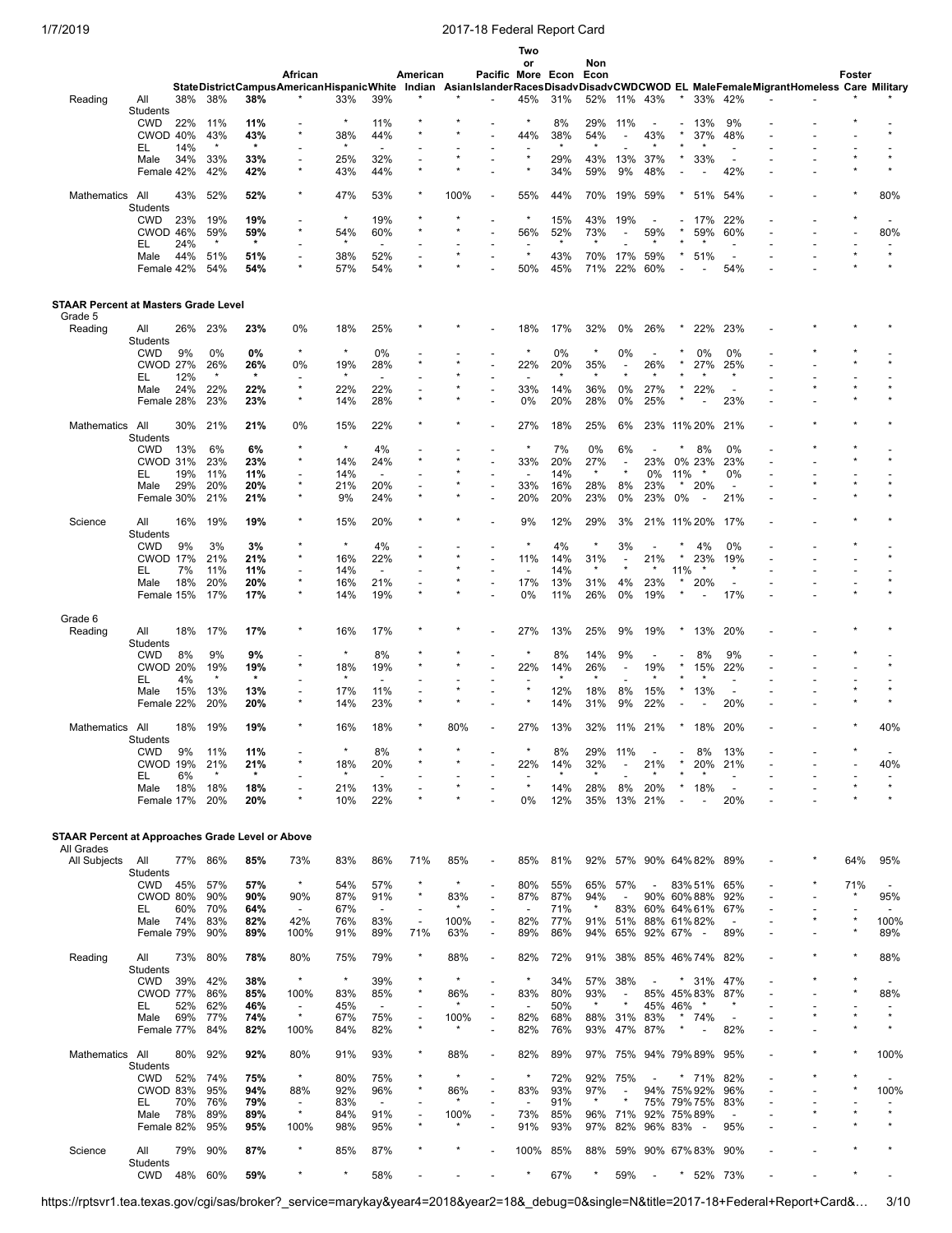|                                                           |                        |           |            |           |                          |           |                                 |                                                      |          |                                                      | Two                      |           |                |                |                 |          |                          |                          |                                                                                                                                  |        |                          |
|-----------------------------------------------------------|------------------------|-----------|------------|-----------|--------------------------|-----------|---------------------------------|------------------------------------------------------|----------|------------------------------------------------------|--------------------------|-----------|----------------|----------------|-----------------|----------|--------------------------|--------------------------|----------------------------------------------------------------------------------------------------------------------------------|--------|--------------------------|
|                                                           |                        |           |            |           |                          |           |                                 |                                                      |          |                                                      | or                       |           | Non            |                |                 |          |                          |                          |                                                                                                                                  |        |                          |
|                                                           |                        |           |            |           | African                  |           |                                 | American                                             |          | Pacific More Econ                                    |                          |           | Econ           |                |                 |          |                          |                          |                                                                                                                                  | Foster |                          |
|                                                           | <b>CWOD 82%</b>        |           | 94%        | 90%       |                          | 86%       |                                 |                                                      |          |                                                      |                          | 89%       | 92%            |                | 90%             | $\star$  |                          |                          | StateDistrictCampusAmericanHispanicWhite Indian AsianIslanderRacesDisadvDisadvCWDCWOD EL MaleFemaleMigrantHomeless Care Military |        |                          |
|                                                           | EL                     | 58%       | 78%        | 67%       |                          | 71%       | 91%<br>$\overline{\phantom{0}}$ |                                                      |          |                                                      | 100%                     | 71%       |                | $\blacksquare$ |                 | 67%      |                          | 89% 92%                  |                                                                                                                                  |        |                          |
|                                                           | Male                   | 78%       | 87%        | 83%       | $\star$                  | 79%       | 85%                             | ٠                                                    |          |                                                      | 100%                     | 80%       | 88%            | 52%            | 89%             |          | 83%                      | $\overline{\phantom{a}}$ |                                                                                                                                  |        |                          |
|                                                           | Female 80%             |           | 92%        | 90%       | $\star$                  | 91%       | 90%                             |                                                      |          |                                                      | 100%                     | 91%       | 89%            | 73%            | 92%             |          |                          | 90%                      |                                                                                                                                  |        |                          |
|                                                           |                        |           |            |           |                          |           |                                 |                                                      |          |                                                      |                          |           |                |                |                 |          |                          |                          |                                                                                                                                  |        |                          |
| STAAR Percent at Meets Grade Level or Above<br>All Grades |                        |           |            |           |                          |           |                                 |                                                      |          |                                                      |                          |           |                |                |                 |          |                          |                          |                                                                                                                                  |        |                          |
| All Subjects                                              | All<br><b>Students</b> | 47%       | 57%        | 48%       | 27%                      | 39%       | 50%                             | 29%                                                  | 45%      |                                                      | 55%                      | 41%       | 61%            |                | 15% 53% 19% 47% |          |                          | 49%                      |                                                                                                                                  | 18%    | 68%                      |
|                                                           | <b>CWD</b>             | 23%       | 25%        | 15%       | $\star$                  | 8%        | 16%                             | $\star$                                              | $\star$  | $\overline{\phantom{a}}$                             | 20%                      | 14%       | 21%            | 15%            |                 |          | 33% 15%                  | 15%                      |                                                                                                                                  | 14%    | $\overline{\phantom{a}}$ |
|                                                           | <b>CWOD 50%</b>        |           | 61%        | 53%       | 35%                      | 43%       | 56%                             | $^{\star}$                                           | 44%      | $\overline{a}$                                       | 62%                      | 47%       | 64%            |                | 53%             | 17% 53%  |                          | 53%                      |                                                                                                                                  |        | 68%                      |
|                                                           | EL                     | 26%       | 30%        | 19%       | $\blacksquare$           | 23%       | $\overline{\phantom{a}}$        |                                                      | $\star$  |                                                      | $\overline{\phantom{a}}$ | 25%       | $\star$        | 33%            | 17%             | 19% 11%  |                          | 28%                      |                                                                                                                                  |        |                          |
|                                                           | Male                   | 45%       | 55%        | 47%       | $0\%$                    | 38%       | 49%                             | $\overline{\phantom{a}}$                             | 67%      | $\overline{\phantom{a}}$                             | 64%                      | 39%       | 61%            | 15%            | 53%             | 11% 47%  |                          | $\overline{\phantom{a}}$ |                                                                                                                                  |        | 70%                      |
|                                                           | Female 50%             |           | 59%        | 49%       | 50%                      | 40%       | 52%                             | 29%                                                  | 13%      | $\overline{\phantom{a}}$                             | 44%                      | 42%       | 60%            | 15%            | 53% 28%         |          | $\overline{\phantom{a}}$ | 49%                      |                                                                                                                                  |        | 67%                      |
| Reading                                                   | All<br>Students        | 46%       | 50%        | 44%       | 30%                      | 34%       | 46%                             | *                                                    | 38%      | $\overline{\phantom{a}}$                             | 50%                      | 37%       | 56%            | 10%            | 50% 15% 41%     |          |                          | 47%                      |                                                                                                                                  |        | 50%                      |
|                                                           | <b>CWD</b>             | 22%       | 20%        | 10%       | $\star$                  | $\star$   | 11%                             |                                                      | $\star$  |                                                      | $\star$                  | 9%        | 14%            | 10%            |                 |          | 10%                      | 9%                       |                                                                                                                                  |        |                          |
|                                                           | CWOD 48%               |           | 54%        | 50%       | 38%                      | 39%       | 52%                             |                                                      | 43%      | $\overline{\phantom{a}}$                             | 56%                      | 43%       | 60%            |                | 50% 18% 47%     |          |                          | 52%                      |                                                                                                                                  |        | 50%                      |
|                                                           | EL                     | 21%       | 18%        | 15%       | $\blacksquare$           | 18%       | $\overline{\phantom{a}}$        |                                                      |          |                                                      |                          | 20%       | $\star$        |                | 18%             | 15%      |                          | *                        |                                                                                                                                  |        |                          |
|                                                           | Male                   | 41%       | 47%        | 41%       | $\star$                  | 33%       | 42%                             | $\overline{\phantom{0}}$                             | 60%      | $\overline{\phantom{a}}$                             | 64%                      | 35%       | 52%            | 10%            | 47%             | *        | 41%                      | $\overline{\phantom{a}}$ |                                                                                                                                  |        |                          |
|                                                           | Female 50%             |           | 54%        | 47%       | 50%                      | 35%       | 51%                             | $^{\star}$                                           |          | $\overline{\phantom{a}}$                             | 36%                      | 39%       | 61%            | 9%             | 52%             |          |                          | 47%                      |                                                                                                                                  |        |                          |
| Mathematics                                               | All<br>Students        | 48%       | 64%        | 52%       | 30%                      | 45%       | 53%                             | *                                                    | 63%      | $\overline{\phantom{a}}$                             | 59%                      | 45%       | 65%            | 21%            | 57% 29% 51%     |          |                          | 54%                      |                                                                                                                                  |        | 88%                      |
|                                                           | <b>CWD</b>             | 26%       | 33%        | 21%       | $\star$                  | 20%       | 21%                             |                                                      | $\star$  | $\overline{\phantom{a}}$                             | $\star$                  | 19%       | 31%            | 21%            |                 |          | 21%                      | 21%                      |                                                                                                                                  |        |                          |
|                                                           | <b>CWOD 51%</b>        |           | 68%        | 57%       | 38%                      | 49%       | 59%                             | $\star$                                              | 57%      | $\overline{\phantom{a}}$                             | 67%                      | 51%       | 67%            |                | 57%             | 17%56%   |                          | 58%                      |                                                                                                                                  |        | 88%                      |
|                                                           | EL                     | 33%       | 46%        | 29%       | $\overline{a}$           | 33%       | $\overline{\phantom{0}}$        |                                                      |          |                                                      | $\overline{\phantom{a}}$ | 36%       | $\star$        |                | 17%             | 29% 25%  |                          | 33%                      |                                                                                                                                  |        |                          |
|                                                           | Male                   | 47%       | 62%        | 51%       | $\star$                  | 40%       | 52%                             | $\overline{\phantom{0}}$<br>$\star$                  | 80%      | $\overline{\phantom{m}}$                             | 64%                      | 42%       | 67%            | 21%            | 56% 25% 51%     |          |                          |                          |                                                                                                                                  |        |                          |
|                                                           | Female 49%             |           | 66%        | 54%       | 50%                      | 51%       | 55%                             |                                                      |          |                                                      | 55%                      | 49%       | 62%            | 21%            | 58% 33%         |          |                          | 54%                      |                                                                                                                                  |        |                          |
| Science                                                   | All<br>Students        | 49%       | 60%        | 48%       | $\star$                  | 34%       | 52%                             |                                                      |          |                                                      | 55%                      | 40%       | 61%            | 15%            | 53% 11% 53%     |          |                          | 43%                      |                                                                                                                                  |        |                          |
|                                                           | <b>CWD</b>             | 23%       | 19%        | 15%       |                          | $\star$   | 19%                             |                                                      |          |                                                      | $\star$                  | 15%       | $\star$        | 15%            |                 |          | 13%                      | 18%                      |                                                                                                                                  |        |                          |
|                                                           | <b>CWOD 52%</b>        |           | 66%        | 53%       |                          | 38%       | 56%                             | ×                                                    |          |                                                      | 67%                      | 44%       | 64%            |                | 53%             | $\star$  | 60%                      | 45%                      |                                                                                                                                  |        |                          |
|                                                           | EL                     | 21%       | 28%        | 11%       |                          | 14%       | $\overline{\phantom{a}}$        |                                                      |          |                                                      | $\overline{\phantom{a}}$ | 14%       | $\star$        |                | $\ast$          | 11%      | $\star$                  | $\star$                  |                                                                                                                                  |        |                          |
|                                                           | Male                   | 50%       | 60%        | 53%       | $\star$                  | 42%       | 55%                             | $\overline{\phantom{0}}$                             |          |                                                      | 67%                      | 43%       | 67%            | 13%            | 60%             |          | 53%                      | $\overline{\phantom{a}}$ |                                                                                                                                  |        |                          |
|                                                           | Female 49%             |           | 60%        | 43%       | $\star$                  | 27%       | 47%                             | $\star$                                              |          |                                                      | 40%                      | 35%       | 55%            | 18%            | 45%             |          |                          | 43%                      |                                                                                                                                  |        |                          |
|                                                           |                        |           |            |           |                          |           |                                 |                                                      |          |                                                      |                          |           |                |                |                 |          |                          |                          |                                                                                                                                  |        |                          |
| <b>STAAR Percent at Masters Grade Level</b><br>All Grades |                        |           |            |           |                          |           |                                 |                                                      |          |                                                      |                          |           |                |                |                 |          |                          |                          |                                                                                                                                  |        |                          |
| All Subjects                                              | All                    | 21%       | 25%        | 20%       | 4%                       | 16%       | 20%                             | 29%                                                  | 30%      |                                                      | 22%                      | 14%       | 29%            | 6%             | 22%             |          | 6% 19%                   | 20%                      |                                                                                                                                  | 0%     | 26%                      |
|                                                           | Students               |           |            |           | $\star$                  |           |                                 |                                                      | $\star$  |                                                      |                          |           |                |                |                 |          |                          |                          |                                                                                                                                  |        |                          |
|                                                           | <b>CWD</b>             | 8%        | 10%        | 6%        |                          | 4%        | 5%                              | ×                                                    |          |                                                      | 20%                      | 6%        | 9%             | 6%             |                 | 17% 6%   |                          | 6%                       |                                                                                                                                  | 0%     |                          |
|                                                           | <b>CWOD 23%</b>        |           | 27%        | 22%       | 5%<br>$\overline{a}$     | 17%       | 23%<br>$\overline{\phantom{a}}$ |                                                      | 28%<br>* | $\overline{a}$                                       | 22%                      | 16%<br>7% | 30%<br>$\star$ | 17%            | 22%             |          | 3% 22%                   | 22%<br>6%                | $\overline{\phantom{a}}$                                                                                                         |        | 26%                      |
|                                                           | EL<br>Male             | 9%<br>20% | 11%<br>23% | 6%<br>19% | 0%                       | 7%<br>19% | 18%                             | $\overline{\phantom{a}}$<br>$\overline{\phantom{0}}$ | 42%      | $\overline{\phantom{a}}$<br>$\overline{\phantom{a}}$ | 39%                      | 14%       | 29%            | 6%             | 3%<br>22%       | 6% 6%    | 6% 19%                   | $\overline{\phantom{a}}$ |                                                                                                                                  |        | 20%                      |
|                                                           | Female 22%             |           | 27%        | 20%       | 7%                       | 12%       | 23%                             | 29%                                                  | 13%      | $\overline{\phantom{a}}$                             | 4%                       | 15%       | 29%            | 6%             | 22%             | 6%       | $\overline{\phantom{a}}$ | 20%                      |                                                                                                                                  |        | 33%                      |
|                                                           |                        |           |            |           |                          |           |                                 |                                                      |          |                                                      |                          |           |                |                |                 |          |                          |                          |                                                                                                                                  |        |                          |
| Reading                                                   | All<br>Students        | 19%       | 20%        | 20%       | 0%                       | 16%       | 21%                             |                                                      | 13%      | $\overline{\phantom{a}}$                             | 23%                      | 15%       | 29%            | 5%             | 22%             |          | 0% 18%                   | 22%                      |                                                                                                                                  |        | 13%                      |
|                                                           | <b>CWD</b>             | 7%        | 7%         | 5%        | $\star$                  | $\star$   | 5%                              |                                                      |          |                                                      | $\star$                  | 4%        | 7%             | 5%             |                 |          | 4%                       | 6%                       |                                                                                                                                  |        |                          |
|                                                           | CWOD 20%               |           | 21%        | 22%       | 0%                       | 19%       | 24%                             |                                                      | 14%      |                                                      | 22%                      | 17%       | 31%            |                | 22%             | 0% 21%   |                          | 24%                      |                                                                                                                                  |        | 13%                      |
|                                                           | EL.                    | 7%        | 3%         | 0%        |                          | 0%        | $\overline{\phantom{a}}$        |                                                      |          |                                                      |                          | 0%        | $\star$        |                | 0%              | 0%       | $\star$                  |                          |                                                                                                                                  |        |                          |
|                                                           | Male                   | 16%       | 17%        | 18%       | $\star$                  | 19%       | 17%                             |                                                      | 20%      |                                                      | 45%                      | 13%       | 29%            | 4%             | 21%             |          | $*18%$                   | $\overline{\phantom{a}}$ |                                                                                                                                  |        |                          |
|                                                           | Female 22%             |           | 23%        | 22%       | 0%                       | 14%       | 25%                             | $\star$                                              | *        |                                                      | 0%                       | 17%       | 30%            | 6%             | 24%             | $^\star$ | $\overline{\phantom{a}}$ | 22%                      |                                                                                                                                  |        |                          |
| Mathematics All                                           | Students               | 23% 30%   |            | 20%       | 10%                      | 15%       | 20%                             | $^{\star}$                                           | 50%      | $\overline{\phantom{a}}$                             | 27%                      | 15%       | 28%            | 9%             | 22% 7% 19%      |          |                          | 21%                      |                                                                                                                                  |        | 38%                      |
|                                                           | CWD 10%                |           | 15%        | 9%        | $\star$                  | 10%       | 6%                              |                                                      | $\star$  |                                                      | $\star$                  | 7%        | 15%            | 9%             | $\overline{a}$  | *        | 8%                       | 9%                       |                                                                                                                                  |        |                          |
|                                                           | <b>CWOD 25%</b>        |           | 33%        | 22%       | 13%                      | 16%       | 22%                             | $^{\star}$                                           | 43%      |                                                      | 28%                      | 17%       | 29%            |                | 22%             |          | 0% 21%                   | 22%                      |                                                                                                                                  |        | 38%                      |
|                                                           | EL.                    | 13%       | 19%        | 7%        | $\overline{\phantom{a}}$ | 8%        | $\overline{\phantom{a}}$        |                                                      |          |                                                      | $\overline{\phantom{a}}$ | 9%        | $\star$        |                | 0%              |          | 7% 13%                   | 0%                       |                                                                                                                                  |        |                          |
|                                                           | Male                   | 23%       | 29%        | 19%       | $\star$                  | 21%       | 17%                             | $\overline{\phantom{a}}$                             | 60%      | $\overline{\phantom{0}}$                             | 45%                      | 15%       | 28%            | 8%             | 21% 13% 19%     |          |                          | $\overline{\phantom{a}}$ |                                                                                                                                  |        | $\star$                  |
|                                                           | Female 24%             |           | 32%        | 21%       | 17%                      | 9%        | 23%                             | $\star$                                              |          |                                                      | 9%                       | 16%       | 29%            | 9%             | 22% 0%          |          | $\sim$ $-$               | 21%                      |                                                                                                                                  |        |                          |
| Science                                                   | All                    | 22%       | 26%        | 19%       | $\star$                  | 15%       | 20%                             |                                                      |          |                                                      | 9%                       | 12%       | 29%            | 3%             | 21% 11% 20%     |          |                          | 17%                      |                                                                                                                                  |        |                          |
|                                                           | Students<br>CWD        | 7%        | 8%         | 3%        |                          | $^\star$  | 4%                              |                                                      |          |                                                      | $\star$                  | 4%        | $\star$        | 3%             |                 | *        | 4%                       | 0%                       |                                                                                                                                  |        |                          |
|                                                           | <b>CWOD 24%</b>        |           | 29%        | 21%       | $\star$                  | 16%       | 22%                             | ×                                                    |          |                                                      | 11%                      | 14%       | 31%            | $\overline{a}$ | 21%             | $\star$  | 23%                      | 19%                      |                                                                                                                                  |        |                          |
|                                                           | EL.                    | 5%        | 17%        | 11%       |                          | 14%       | $\overline{\phantom{a}}$        |                                                      |          |                                                      | $\overline{\phantom{a}}$ | 14%       |                |                | $\star$         | 11%      | $\star$                  | $\star$                  |                                                                                                                                  |        |                          |
|                                                           | Male                   | 23%       | 28%        | 20%       |                          | 16%       | 21%                             |                                                      |          |                                                      | 17%                      | 13%       | 31%            | 4%             | 23%             | $\star$  | 20%                      |                          |                                                                                                                                  |        |                          |
|                                                           | Female 21% 25%         |           |            | 17%       |                          | 14%       | 19%                             |                                                      |          |                                                      | 0%                       | 11%       | 26%            | 0%             | 19%             | $^\star$ | $\sim 10^{-11}$          | 17%                      |                                                                                                                                  |        |                          |

'\*' Indicates results are masked due to small numbers to protect student confidentiality.

Indicates zero observations reported for this group.

Part (iii): Academic Growth and Graduation Rate

## **Part (iii)(I): Academic Growth**

This section provides information on students' academic growth for mathematics and ELA/reading for public elementary schools and secondary schools which don't have a graduation<br>rate. These results include all students test

|                                                                                                                                        | ΑIΙ | African                           |       | American |       | Pacific  | Two or More | Econ   |            |    |      |
|----------------------------------------------------------------------------------------------------------------------------------------|-----|-----------------------------------|-------|----------|-------|----------|-------------|--------|------------|----|------|
| <b>Academic Growth Score</b>                                                                                                           |     | <b>Students American Hispanic</b> | White | Indian   | Asian | Islander | Races       | Disadv | <b>CWD</b> | ΕL |      |
| https://rptsvr1.tea.texas.gov/cqi/sas/broker? service=marykay&year4=2018&year2=18& debug=0&single=N&title=2017-18+Federal+Report+Card& |     |                                   |       |          |       |          |             |        |            |    | 4/10 |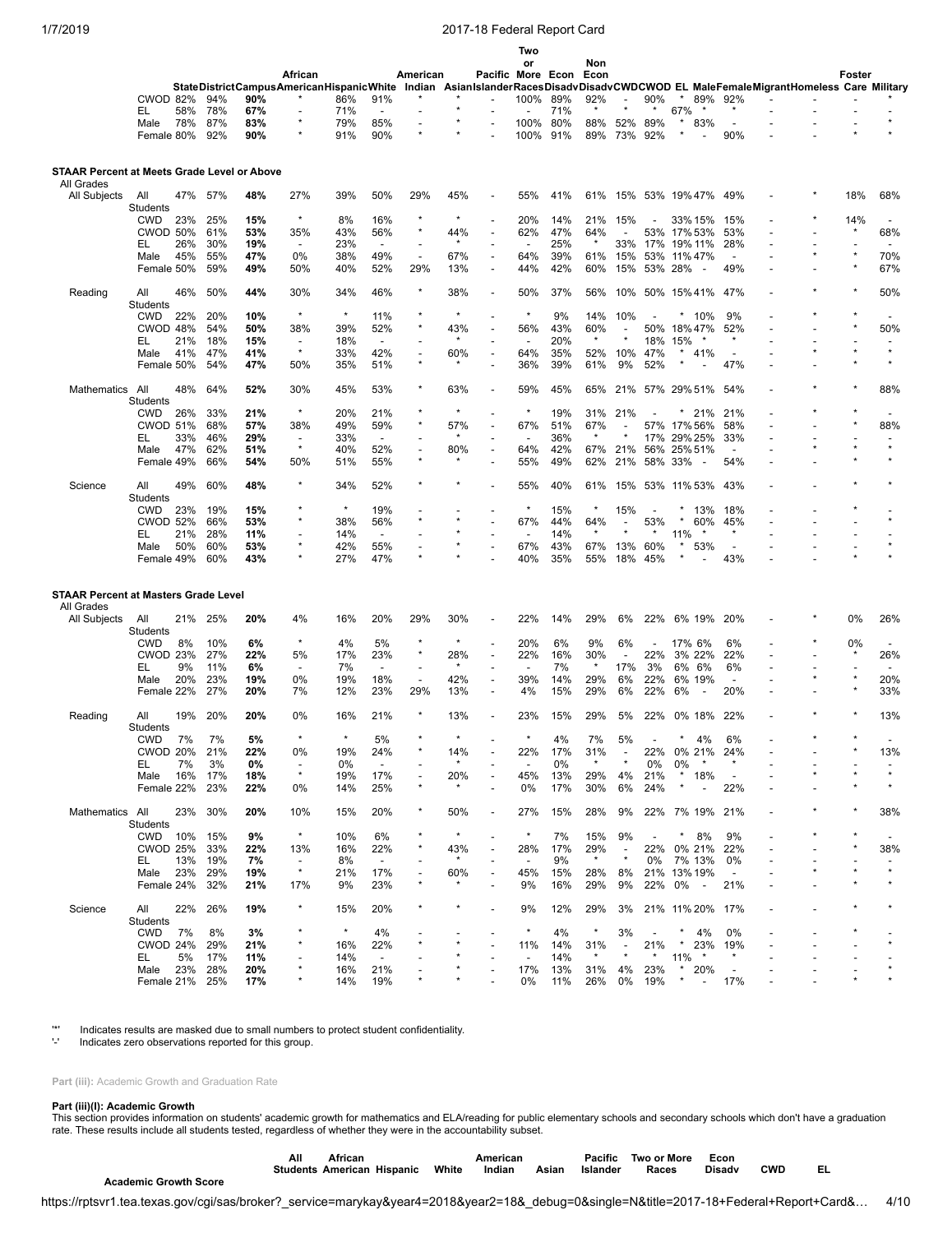|                     | All | African<br><b>Students American Hispanic</b> |    | White | American<br>Indian       | Asian   | <b>Pacific</b><br>Islander | <b>Two or More</b><br>Races | Econ<br>Disadv | <b>CWD</b>               | EL      |
|---------------------|-----|----------------------------------------------|----|-------|--------------------------|---------|----------------------------|-----------------------------|----------------|--------------------------|---------|
| Reading             |     |                                              |    |       |                          |         |                            |                             |                |                          |         |
| <b>All Students</b> | 57  | $\star$                                      | 58 | 58    | $\star$                  | ÷       | $\overline{\phantom{a}}$   | 50                          | 53             | 53                       | 54      |
| <b>CWD</b>          | 53  | $\star$                                      | 75 | 48    | $\star$                  | $\star$ |                            | $\star$                     | 48             | 53                       |         |
| CWOD                | 58  | $\star$                                      | 56 | 60    | $\star$                  | $\star$ |                            | 44                          | 54             | $\overline{\phantom{a}}$ | $\star$ |
| EL                  | 54  | $\overline{\phantom{0}}$                     | 50 |       | $\overline{\phantom{0}}$ | $\star$ |                            | $\blacksquare$              | 55             | $\star$                  | 54      |
| Male                | 55  | $\star$                                      | 52 | 56    |                          | $\star$ |                            | 70                          | 51             | 52                       | $\star$ |
| Female              | 60  | $\star$                                      | 64 | 62    | $\star$                  | $\star$ | $\overline{\phantom{0}}$   | $\star$                     | 54             | 53                       | $\star$ |
| <b>Mathematics</b>  |     |                                              |    |       |                          |         |                            |                             |                |                          |         |
| <b>All Students</b> | 59  | 61                                           | 59 | 59    | $\star$                  | 92      | $\overline{\phantom{0}}$   | 60                          | 58             | 74                       | 69      |
| <b>CWD</b>          | 74  | $\star$                                      | 85 | 71    | $\star$                  | $\star$ | $\overline{\phantom{0}}$   | $\star$                     | 73             | 74                       |         |
| <b>CWOD</b>         | 57  | $\star$                                      | 55 | 57    | $\star$                  | $\star$ |                            | 56                          | 55             | $\overline{\phantom{a}}$ | 64      |
| EL                  | 69  | $\overline{\phantom{a}}$                     | 67 |       | $\overline{\phantom{a}}$ | *       |                            | $\overline{\phantom{a}}$    | 73             | $\star$                  | 69      |
| Male                | 57  | $\star$                                      | 63 | 55    |                          | $\star$ |                            | 60                          | 56             | 72                       | 81      |
| Female              | 61  | $\star$                                      | 55 | 62    | $\star$                  | $\star$ |                            | 59                          | 60             | 77                       | $\star$ |

## **Part (iii)(II): Graduation Rate**

This section provides information on high school graduation rates.

| <b>Federal Graduation Rates</b>                                     | All                      | African<br><b>Students American Hispanic</b> |                          | White                    | American<br>Indian       | Asian                    | Pacific<br>Islander | Two or More<br>Races | Econ<br><b>Disady</b>    | <b>CWD</b> | EL | <b>Homeless</b> | Foster<br>Care |
|---------------------------------------------------------------------|--------------------------|----------------------------------------------|--------------------------|--------------------------|--------------------------|--------------------------|---------------------|----------------------|--------------------------|------------|----|-----------------|----------------|
| 4-year Longitudinal Cohort Graduation Rate (Gr 9-12): Class of 2017 |                          |                                              |                          |                          |                          |                          |                     |                      |                          |            |    |                 |                |
| All Students                                                        | -                        |                                              |                          |                          | $\overline{\phantom{a}}$ |                          |                     |                      |                          |            |    |                 | -              |
| <b>CWD</b>                                                          | -                        |                                              |                          |                          | $\overline{\phantom{a}}$ |                          |                     |                      |                          |            |    |                 |                |
| <b>CWOD</b>                                                         | -                        | -                                            | $\overline{\phantom{0}}$ | -                        | $\blacksquare$           |                          | $\blacksquare$      | -                    |                          |            |    |                 |                |
| EL                                                                  | -                        |                                              |                          |                          | $\blacksquare$           |                          |                     |                      |                          |            |    |                 |                |
| Male                                                                |                          |                                              | $\overline{\phantom{0}}$ |                          | $\overline{\phantom{a}}$ |                          | $\blacksquare$      |                      |                          |            |    |                 |                |
| Female                                                              | $\overline{\phantom{a}}$ | -                                            | $\overline{\phantom{a}}$ | $\overline{\phantom{a}}$ | $\overline{\phantom{0}}$ | $\overline{\phantom{0}}$ | $\blacksquare$      |                      | $\overline{\phantom{0}}$ |            |    |                 |                |

'\*' Indicates results are masked due to small numbers to protect student confidentiality.

Indicates there are no students in the group.

Part (iv): English Language Proficiency

This section provides information on the number and percentage of English learners achieving English language proficiency.

| <b>Total EL in Class</b> | <b>Proficiency of EL</b> | <b>Rate of Proficiency</b> |
|--------------------------|--------------------------|----------------------------|
|                          | ÷                        |                            |
|                          |                          |                            |

'\*' Indicates results are masked due to small numbers to protect student confidentiality.

Indicates zero observations reported for this group.

Part (v): School Quality or Student Success (SQSS)

This section provides information on the other indicator of school quality or student success, which is college, career and military readiness (CCMR) for high schools and average<br>performance rate of the three STAAR perform graduation rate.

| Student Success (Student Achievement Domain Score: STAAR Component Only) | All<br><b>Students American Hispanic</b> | African                  |    | White                    | American<br>Indian | Asian                    | Pacific<br>Islander | Two or More<br>Races     | Econ<br><b>Disady</b>    | <b>CWD</b>               | EL |
|--------------------------------------------------------------------------|------------------------------------------|--------------------------|----|--------------------------|--------------------|--------------------------|---------------------|--------------------------|--------------------------|--------------------------|----|
| <b>STAAR Component Score</b>                                             | 51                                       |                          | 46 | 52                       |                    | 53                       |                     | 54                       | 45                       | 26                       |    |
| School Quality (College, Career, and Military Readiness Performance)     |                                          |                          |    |                          |                    |                          |                     |                          |                          |                          |    |
| %Students meeting CCMR                                                   | -                                        | $\overline{\phantom{a}}$ |    | $\overline{\phantom{0}}$ | $\sim$             | $\overline{\phantom{a}}$ |                     | $\overline{\phantom{0}}$ | $\overline{\phantom{a}}$ | $\overline{\phantom{a}}$ |    |

'\*' Indicates results are masked due to small numbers to protect student confidentiality.

Indicates there are no students in the group.

'n/a' Indicates the student group is not applicable to this report.

## Part (vi): Goal Meeting Status

This section provides information on the progress of all students and each student group toward meeting the long-term goals or interim objectives on STAAR academic performance, federal graduation rate, and English learners' language proficiency.

|                                 | All          | African                           |     |       | American |       | Pacific  | Two or More | Econ          |            |              |
|---------------------------------|--------------|-----------------------------------|-----|-------|----------|-------|----------|-------------|---------------|------------|--------------|
|                                 |              | <b>Students American Hispanic</b> |     | White | Indian   | Asian | Islander | Races       | <b>Disady</b> | <b>CWD</b> | EL+          |
| <b>STAAR Performance Status</b> |              |                                   |     |       |          |       |          |             |               |            |              |
| Reading                         |              |                                   |     |       |          |       |          |             |               |            |              |
| Interim Goals (2018-2022)       | 44%          | 32%                               | 37% | 60%   | 43%      | 74%   | 45%      | 56%         | 33%           | 19%        | 29%          |
| Target Met                      | $\checkmark$ |                                   | N   | N     |          |       |          |             |               | N          | $\checkmark$ |
| Interim Goals (2023-2027)       | 52%          | 42%                               | 46% | 66%   | 51%      | 78%   | 53%      | 62%         | 43%           | 31%        | 39%          |
| Target Met                      | N            |                                   | N   | N     |          |       |          |             | N             | Ν          | $\checkmark$ |
| Interim Goals (2028-2032)       | 62%          | 54%                               | 58% | 73%   | 62%      | 82%   | 63%      | 70%         | 55%           | 45%        | 52%          |
| Target Met                      | N            |                                   | N   | N     |          |       |          |             | N             | Ν          | N            |
| Long-Term Goals                 | 72%          | 66%                               | 69% | 80%   | 72%      | 87%   | 73%      | 78%         | 67%           | 60%        | 65%          |
| Target Met                      | N            |                                   | N   | N     |          |       |          |             | N             | N          | N            |

https://rptsvr1.tea.texas.gov/cgi/sas/broker?\_service=marykay&year4=2018&year2=18&\_debug=0&single=N&title=2017-18+Federal+Report+Card&… 5/10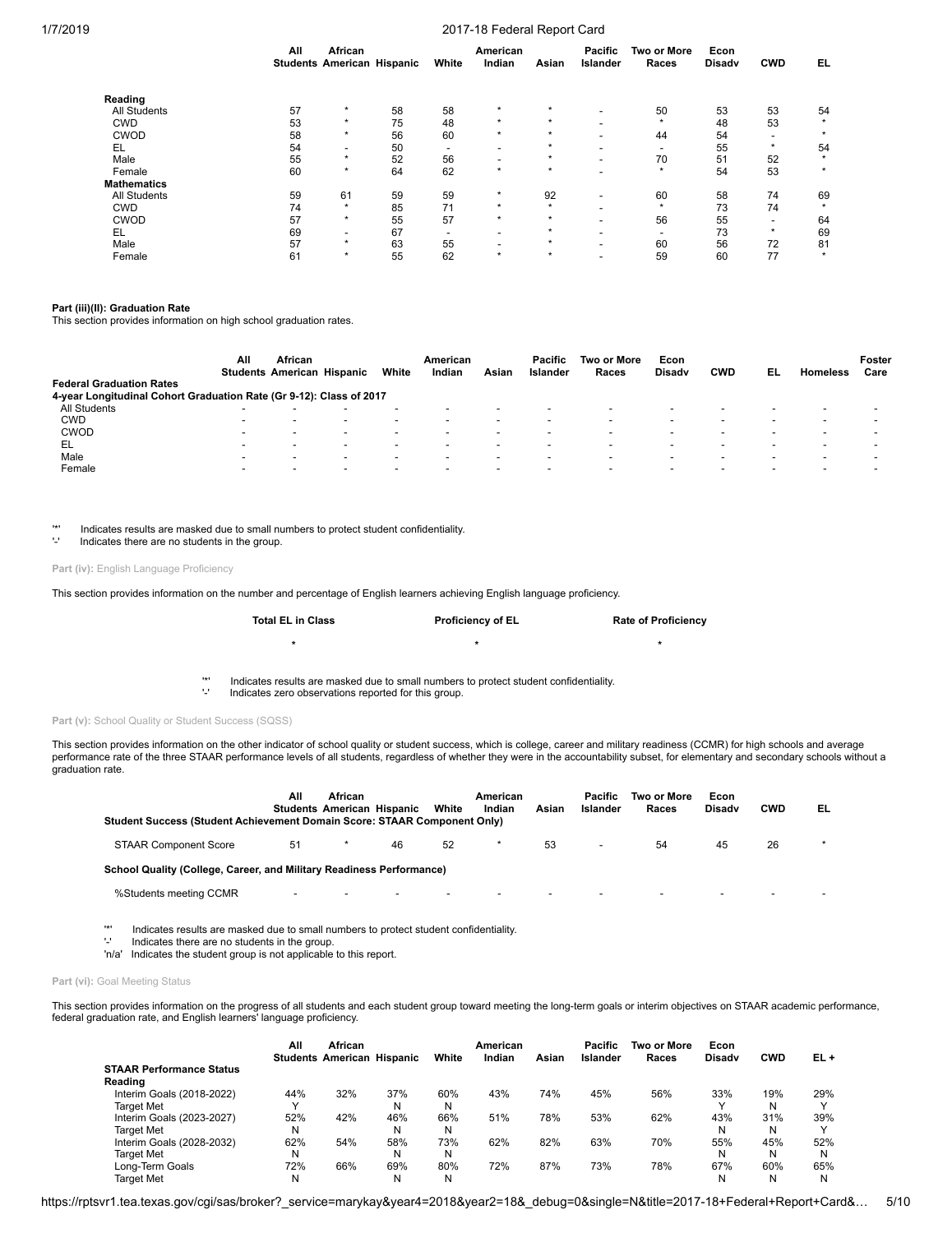| 1/7/2019 |  |
|----------|--|
|          |  |

## 2017-18 Federal Report Card

|                                                    | All | African<br><b>Students American Hispanic</b> |     | White | American<br>Indian | Asian | <b>Pacific</b><br>Islander | Two or More<br>Races | Econ<br><b>Disadv</b> | <b>CWD</b> | $EL +$ |
|----------------------------------------------------|-----|----------------------------------------------|-----|-------|--------------------|-------|----------------------------|----------------------|-----------------------|------------|--------|
| <b>Mathematics</b>                                 |     |                                              |     |       |                    |       |                            |                      |                       |            |        |
| Interim Goals (2018-2022)                          | 46% | 31%                                          | 40% | 59%   | 45%                | 82%   | 50%                        | 54%                  | 36%                   | 23%        | 40%    |
| <b>Target Met</b>                                  | Υ   |                                              | Υ   | N     |                    |       |                            |                      | Υ                     | N          | Y      |
| Interim Goals (2023-2027)                          | 54% | 41%                                          | 49% | 65%   | 53%                | 85%   | 57%                        | 61%                  | 45%                   | 34%        | 49%    |
| <b>Target Met</b>                                  | Υ   |                                              | N   | N     |                    |       |                            |                      | Υ                     | N          | N      |
| Interim Goals (2028-2032)                          | 63% | 54%                                          | 59% | 73%   | 63%                | 88%   | 66%                        | 69%                  | 57%                   | 48%        | 59%    |
| <b>Target Met</b>                                  | N   |                                              | N   | N     |                    |       |                            |                      | N                     | N          | N      |
| Long-Term Goals                                    | 73% | 66%                                          | 70% | 80%   | 73%                | 91%   | 75%                        | 77%                  | 68%                   | 62%        | 70%    |
| <b>Target Met</b>                                  | N   |                                              | N   | N     |                    |       |                            |                      | N                     | N          | N      |
| <b>English Learner Language Proficiency Status</b> |     |                                              |     |       |                    |       |                            |                      |                       |            |        |
| Interim Goals (2018-2022)                          |     |                                              |     |       |                    |       |                            |                      |                       |            | 42%    |
| <b>Target Met</b>                                  |     |                                              |     |       |                    |       |                            |                      |                       |            |        |
| Interim Goals (2023-2027)                          |     |                                              |     |       |                    |       |                            |                      |                       |            | 44%    |
| <b>Target Met</b>                                  |     |                                              |     |       |                    |       |                            |                      |                       |            |        |
| Interim Goals (2028-2032)                          |     |                                              |     |       |                    |       |                            |                      |                       |            | 46%    |
| <b>Target Met</b>                                  |     |                                              |     |       |                    |       |                            |                      |                       |            |        |
| Long-Term Goals                                    |     |                                              |     |       |                    |       |                            |                      |                       |            | 46%    |
| <b>Target Met</b>                                  |     |                                              |     |       |                    |       |                            |                      |                       |            |        |
| <b>Federal Graduation Status</b>                   |     |                                              |     |       |                    |       |                            |                      |                       |            |        |
| Interim Goals (2018-2022)                          | 90% | 90%                                          | 90% | 90%   | 90%                | 90%   | 90%                        | 90%                  | 90%                   | 90%        | 90%    |
| <b>Target Met</b>                                  |     |                                              |     |       |                    |       |                            |                      |                       |            |        |
| Interim Goals (2023-2027)                          | 92% | 92%                                          | 92% | 92%   | 92%                | 92%   | 92%                        | 92%                  | 92%                   | 92%        | 92%    |
| <b>Target Met</b>                                  |     |                                              |     |       |                    |       |                            |                      |                       |            |        |
| Interim Goals (2028-2032)                          | 94% | 94%                                          | 94% | 94%   | 94%                | 94%   | 94%                        | 94%                  | 94%                   | 94%        | 94%    |
| <b>Target Met</b>                                  |     |                                              |     |       |                    |       |                            |                      |                       |            |        |
| Long-Term Goals                                    | 94% | 94%                                          | 94% | 94%   | 94%                | 94%   | 94%                        | 94%                  | 94%                   | 94%        | 94%    |
| <b>Target Met</b>                                  |     |                                              |     |       |                    |       |                            |                      |                       |            |        |

'+' STAAR Performance and Graduation use EL(Current & Monitored), EL English Learner Language Proficiency uses EL (Current). Blank cells above represent student group indicators that do not meet the minimum size criteria.

Source: 2018 Accountability Closing the Gaps Status Table

## **Part (vii):** STAAR Participation

This section provides the percentage of students assessed and not assessed for mathematics, ELA/reading, and science.

|                               |                               |              | <b>African</b>           | <b>Campus American Hispanic</b> | White                    | American<br>Indian       | Asian        | <b>Pacific</b><br>Islander | Two or<br>More<br>Races  | Econ<br><b>Disadv</b> | Non<br>Econ<br>Disadv | <b>CWD</b>               | <b>CWOD</b>  | EL.          | Male                             | Female                           | Migrant |
|-------------------------------|-------------------------------|--------------|--------------------------|---------------------------------|--------------------------|--------------------------|--------------|----------------------------|--------------------------|-----------------------|-----------------------|--------------------------|--------------|--------------|----------------------------------|----------------------------------|---------|
| <b>Participation Rate</b>     |                               |              |                          |                                 |                          |                          |              |                            |                          |                       |                       |                          |              |              |                                  |                                  |         |
| All Subjects                  | All                           | 100%         | 100%                     | 100%                            | 100%                     | 100%                     | 100%         |                            | 100%                     | 100%                  | 100%                  | 100%                     | 100%         | 100%         | 100%                             | 100%                             |         |
|                               | <b>Students</b><br><b>CWD</b> | 100%         | 100%                     |                                 | 99%                      | $\star$                  | $\star$      |                            | 100%                     |                       |                       |                          |              | 100%         | 99%                              | 100%                             |         |
|                               |                               |              |                          | 100%                            |                          |                          |              |                            |                          | 99%                   | 100%                  | 100%                     |              |              |                                  |                                  |         |
|                               | CWOD                          | 100%         | 100%                     | 100%                            | 100%                     | 100%                     | 100%         |                            | 100%                     | 100%                  | 100%                  |                          | 100%         | 100%         | 100%                             | 100%                             |         |
|                               | EL                            | 100%         | $\overline{\phantom{a}}$ | 100%                            | $\overline{\phantom{a}}$ |                          | 100%         |                            | $\overline{\phantom{0}}$ | 100%                  | 100%                  | 100%                     | 100%         | 100%         | 100%                             | 100%                             |         |
|                               | Male<br>Female                | 100%<br>100% | 100%<br>100%             | 100%<br>100%                    | 99%<br>100%              | $\blacksquare$<br>100%   | 100%<br>100% | $\overline{\phantom{a}}$   | 100%<br>100%             | 99%<br>100%           | 100%<br>100%          | 99%<br>100%              | 100%<br>100% | 100%<br>100% | 100%<br>$\overline{\phantom{a}}$ | $\overline{\phantom{a}}$<br>100% |         |
| Reading                       | All<br>Students               | 100%         | 100%                     | 100%                            | 100%                     | $\star$                  | 100%         | $\overline{\phantom{a}}$   | 100%                     | 100%                  | 100%                  | 100%                     | 100%         | 100%         | 100%                             | 100%                             |         |
|                               | <b>CWD</b>                    | 100%         | $\star$                  | 100%                            | 100%                     |                          |              |                            | $\star$                  | 100%                  | 100%                  | 100%                     |              | $\star$      | 100%                             | 100%                             |         |
|                               | <b>CWOD</b>                   | 100%         | 100%                     | 100%                            | 100%                     | $\star$                  | 100%         | $\overline{\phantom{a}}$   | 100%                     | 100%                  | 100%                  | ÷,                       | 100%         | 100%         | 100%                             | 100%                             |         |
|                               | EL                            | 100%         | $\overline{\phantom{a}}$ | 100%                            |                          |                          |              |                            | $\overline{\phantom{0}}$ | 100%                  | 100%                  | $\star$                  | 100%         | 100%         | 100%                             | 100%                             |         |
|                               | Male                          | 100%         | $\star$                  | 100%                            | 100%                     | $\overline{a}$           | 100%         |                            | 100%                     | 99%                   | 100%                  | 100%                     | 100%         | 100%         | 100%                             | $\overline{a}$                   |         |
|                               | Female                        | 100%         | 100%                     | 100%                            | 100%                     | ÷                        |              |                            | 100%                     | 100%                  | 100%                  | 100%                     | 100%         | 100%         | $\overline{\phantom{a}}$         | 100%                             |         |
| <b>Mathematics</b>            | All                           | 100%         | 100%                     | 100%                            | 100%                     | $\star$                  | 100%         |                            | 100%                     | 100%                  | 100%                  | 100%                     | 100%         | 100%         | 100%                             | 100%                             |         |
|                               | Students                      |              |                          |                                 |                          |                          |              |                            |                          |                       |                       |                          |              |              |                                  |                                  |         |
|                               | <b>CWD</b>                    | 100%         | $\star$                  | 100%                            | 100%                     | $\star$                  | $\star$      |                            | $\star$                  | 100%                  | 100%                  | 100%                     |              | $\star$      | 100%                             | 100%                             |         |
|                               | CWOD                          | 100%         | 100%                     | 100%                            | 100%                     | $\star$                  | 100%         |                            | 100%                     | 100%                  | 100%                  | ÷                        | 100%         | 100%         | 100%                             | 100%                             |         |
|                               | EL                            | 100%         | $\overline{\phantom{a}}$ | 100%                            |                          |                          | $\star$      |                            | $\overline{\phantom{0}}$ | 100%                  | $\star$               | $\star$                  | 100%         | 100%         | 100%                             | 100%                             |         |
|                               | Male                          | 100%         | $\star$                  | 100%                            | 100%                     | $\overline{\phantom{a}}$ | 100%         | $\overline{\phantom{a}}$   | 100%                     | 99%                   | 100%                  | 100%                     | 100%         | 100%         | 100%                             |                                  |         |
|                               | Female                        | 100%         | 100%                     | 100%                            | 100%                     | ×                        |              |                            | 100%                     | 100%                  | 100%                  | 100%                     | 100%         | 100%         | $\overline{\phantom{a}}$         | 100%                             |         |
| Science                       | All<br><b>Students</b>        | 100%         | 100%                     | 100%                            | 100%                     | $\star$                  | ×            |                            | 100%                     | 99%                   | 100%                  | 97%                      | 100%         | 100%         | 99%                              | 100%                             |         |
|                               | <b>CWD</b>                    | 97%          | $\star$                  | $\star$                         | 96%                      |                          |              |                            | $\star$                  | 96%                   | 100%                  | 97%                      |              | $\star$      | 96%                              | 100%                             |         |
|                               | <b>CWOD</b>                   | 100%         | $^\star$                 | 100%                            | 100%                     | $\star$                  | $\star$      |                            | 100%                     | 100%                  | 100%                  | $\overline{\phantom{a}}$ | 100%         | 100%         | 100%                             | 100%                             |         |
|                               | EL                            | 100%         | $\overline{\phantom{a}}$ | 100%                            | $\overline{a}$           |                          |              | $\overline{\phantom{a}}$   | $\blacksquare$           | 100%                  | $\star$               | $\star$                  | 100%         | 100%         | $\star$                          | 100%                             |         |
|                               | Male                          | 99%          | $\star$                  | 100%                            | 99%                      |                          | $\star$      |                            | 100%                     | 99%                   | 100%                  | 96%                      | 100%         | $\star$      | 99%                              |                                  |         |
|                               | Female                        | 100%         | ${}^{\star}$             | 100%                            | 100%                     | $\star$                  | $\star$      |                            | 100%                     | 100%                  | 100%                  | 100%                     | 100%         | 100%         | $\overline{a}$                   | 100%                             |         |
| <b>Non-Participation Rate</b> |                               |              |                          |                                 |                          |                          |              |                            |                          |                       |                       |                          |              |              |                                  |                                  |         |
| All Subjects                  | All                           | 0%           | 0%                       | 0%                              | 0%                       | 0%                       | 0%           |                            | 0%                       | 0%                    | 0%                    | 1%                       | 0%           | 0%           | 0%                               | 0%                               |         |
|                               | <b>Students</b>               |              |                          |                                 |                          |                          |              |                            |                          |                       |                       |                          |              |              |                                  |                                  |         |
|                               | <b>CWD</b>                    | 1%           | 0%                       | 0%                              | 1%                       | $\star$                  | $\star$      |                            | 0%                       | 1%                    | 0%                    | 1%                       |              | $0\%$        | 1%                               | 0%                               |         |
|                               | CWOD                          | 0%           | 0%                       | 0%                              | 0%                       | 0%                       | 0%           |                            | 0%                       | 0%                    | 0%                    | $\blacksquare$           | 0%           | 0%           | 0%                               | 0%                               |         |
|                               | EL                            | 0%           |                          | 0%                              | $\overline{a}$           | $\overline{\phantom{a}}$ | 0%           |                            | $\overline{\phantom{a}}$ | 0%                    | 0%                    | 0%                       | 0%           | 0%           | 0%                               | 0%                               |         |
|                               | Male                          | 0%           | 0%                       | 0%                              | 1%                       | $\overline{\phantom{a}}$ | 0%           |                            | 0%                       | 1%                    | 0%                    | 1%                       | 0%           | 0%           | 0%                               |                                  |         |
|                               | Female                        | 0%           | 0%                       | 0%                              | 0%                       | 0%                       | 0%           |                            | 0%                       | 0%                    | 0%                    | 0%                       | 0%           | 0%           | $\overline{a}$                   | 0%                               |         |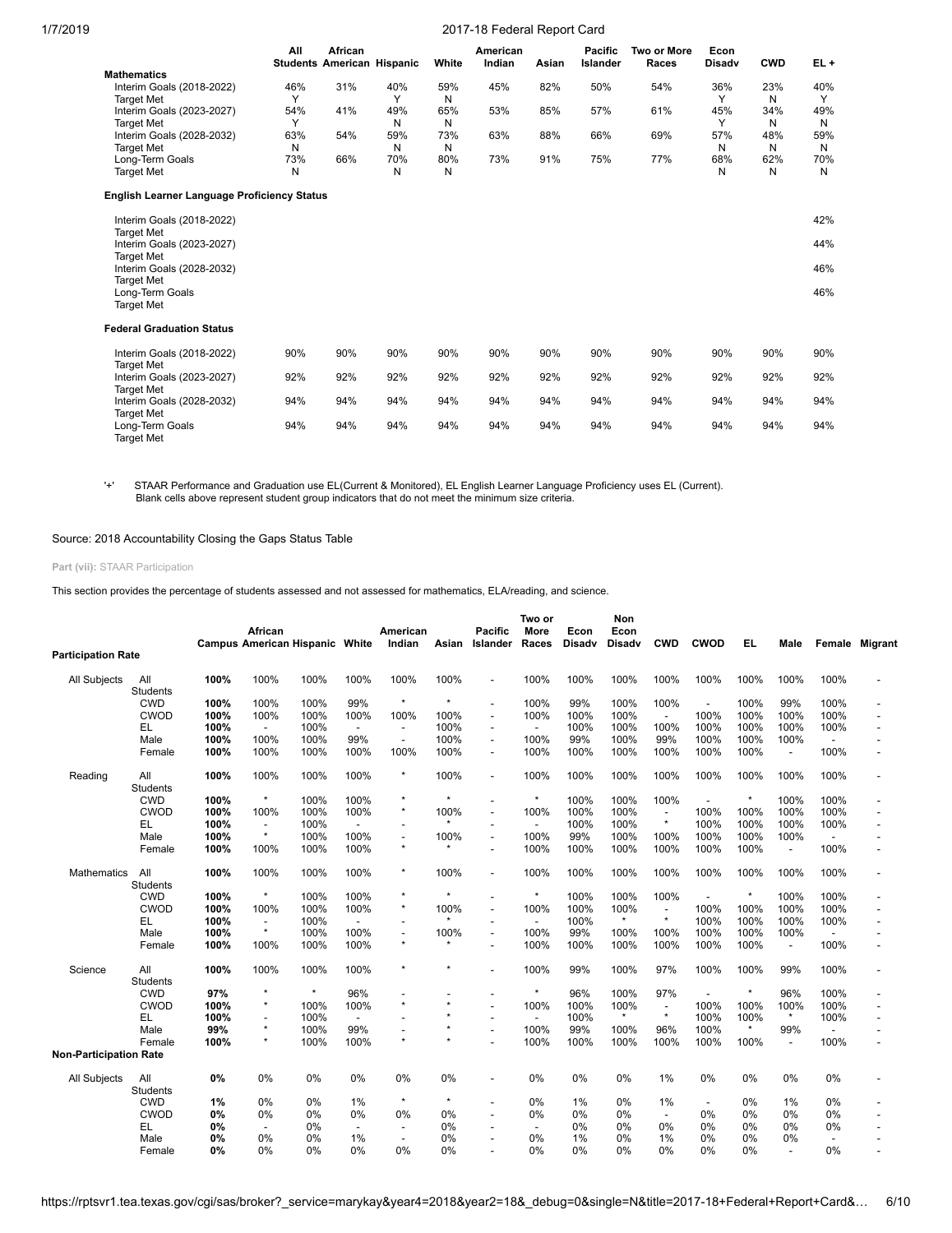|                    |                 |    | African                         |         |                          | American |              | <b>Pacific</b>           | Two or<br>More           | Econ          | Non<br>Econ   |                          |                          |         |                          |        |                |
|--------------------|-----------------|----|---------------------------------|---------|--------------------------|----------|--------------|--------------------------|--------------------------|---------------|---------------|--------------------------|--------------------------|---------|--------------------------|--------|----------------|
|                    |                 |    | <b>Campus American Hispanic</b> |         | White                    | Indian   | Asian        | Islander                 | Races                    | <b>Disady</b> | <b>Disady</b> | <b>CWD</b>               | <b>CWOD</b>              | EL.     | Male                     | Female | <b>Migrant</b> |
| Reading            | All             | 0% | 0%                              | 0%      | 0%                       | $\star$  | 0%           | $\overline{\phantom{a}}$ | 0%                       | 0%            | 0%            | 0%                       | 0%                       | 0%      | 0%                       | 0%     |                |
|                    | Students        |    |                                 |         |                          |          |              |                          |                          |               |               |                          |                          |         |                          |        |                |
|                    | <b>CWD</b>      | 0% | $\star$                         | 0%      | 0%                       | $\star$  | ${}^{\star}$ |                          | $\star$                  | 0%            | 0%            | 0%                       |                          | $\star$ | $0\%$                    | 0%     |                |
|                    | <b>CWOD</b>     | 0% | 0%                              | 0%      | 0%                       | $\star$  | 0%           | $\overline{\phantom{a}}$ | 0%                       | 0%            | 0%            | $\overline{\phantom{a}}$ | 0%                       | 0%      | 0%                       | 0%     |                |
|                    | EL              | 0% |                                 | 0%      |                          |          | $\star$      |                          | $\overline{\phantom{0}}$ | 0%            | 0%            | $\star$                  | 0%                       | $0\%$   | 0%                       | 0%     |                |
|                    | Male            | 0% | $\star$                         | 0%      | 0%                       |          | 0%           | $\overline{\phantom{a}}$ | 0%                       | 1%            | 0%            | 0%                       | 0%                       | 0%      | 0%                       |        |                |
|                    | Female          | 0% | 0%                              | 0%      | 0%                       | ٠        | $\star$      |                          | 0%                       | 0%            | 0%            | 0%                       | 0%                       | 0%      | $\overline{\phantom{a}}$ | 0%     |                |
| <b>Mathematics</b> | All             | 0% | 0%                              | 0%      | 0%                       | $\star$  | 0%           | $\overline{\phantom{a}}$ | 0%                       | 0%            | 0%            | 0%                       | 0%                       | 0%      | $0\%$                    | 0%     |                |
|                    | <b>Students</b> |    |                                 |         |                          |          |              |                          |                          |               |               |                          |                          |         |                          |        |                |
|                    | <b>CWD</b>      | 0% | $\star$                         | 0%      | 0%                       | $\star$  | ${}^{\star}$ |                          | $\star$                  | 0%            | 0%            | 0%                       |                          | $\star$ | 0%                       | 0%     |                |
|                    | <b>CWOD</b>     | 0% | 0%                              | 0%      | 0%                       | $\star$  | 0%           | $\overline{\phantom{a}}$ | 0%                       | 0%            | 0%            | $\overline{\phantom{a}}$ | $0\%$                    | $0\%$   | 0%                       | 0%     |                |
|                    | EL              | 0% | $\overline{\phantom{a}}$        | 0%      | $\overline{\phantom{a}}$ |          | $\star$      | $\blacksquare$           | $\overline{\phantom{0}}$ | 0%            | $\star$       | $\star$                  | 0%                       | $0\%$   | $0\%$                    | 0%     |                |
|                    | Male            | 0% | $\star$                         | 0%      | 0%                       |          | 0%           | $\overline{\phantom{a}}$ | 0%                       | 1%            | $0\%$         | 0%                       | 0%                       | $0\%$   | 0%                       |        |                |
|                    | Female          | 0% | 0%                              | $0\%$   | 0%                       | $\star$  | $\star$      | $\blacksquare$           | 0%                       | 0%            | 0%            | 0%                       | 0%                       | 0%      | $\overline{\phantom{a}}$ | 0%     |                |
| Science            | All             | 0% | 0%                              | 0%      | 0%                       | $\star$  | $\star$      | $\overline{\phantom{a}}$ | 0%                       | 1%            | 0%            | 3%                       | 0%                       | 0%      | 1%                       | 0%     |                |
|                    | <b>Students</b> |    |                                 |         |                          |          |              |                          |                          |               |               |                          |                          |         |                          |        |                |
|                    | <b>CWD</b>      | 3% | $\star$                         | $\star$ | 4%                       |          |              |                          | $\star$                  | 4%            | 0%            | 3%                       | $\overline{\phantom{a}}$ | $\star$ | 4%                       | 0%     |                |
|                    | <b>CWOD</b>     | 0% | $\star$                         | 0%      | 0%                       | $\star$  | $\star$      | $\overline{\phantom{a}}$ | 0%                       | 0%            | 0%            | $\overline{\phantom{a}}$ | 0%                       | $0\%$   | 0%                       | 0%     |                |
|                    | EL              | 0% | ٠                               | 0%      | $\overline{\phantom{a}}$ |          | $\star$      | $\overline{\phantom{a}}$ | $\overline{\phantom{0}}$ | $0\%$         | $\star$       | $\star$                  | $0\%$                    | 0%      | $\star$                  | 0%     |                |
|                    | Male            | 1% | $\star$                         | 0%      | 1%                       |          |              | $\blacksquare$           | 0%                       | 1%            | 0%            | 4%                       | 0%                       | $\star$ | 1%                       |        |                |
|                    | Female          | 0% | $\star$                         | 0%      | 0%                       |          | $\star$      |                          | 0%                       | 0%            | 0%            | 0%                       | $0\%$                    | 0%      |                          | 0%     |                |

'\*' Indicates results are masked due to small numbers to protect student confidentiality.

Indicates zero observations reported for this group.

# **Part (viii):** Civil Rights Data

Part (viii)(I) This section provides information submitted by school districts to the Office for Civil Rights on measures of school quality, climate, and safety.

|                                                               |        |                      |                                       |                    |                | Indian or               |                    |                            | Two or         |         |                             | <b>Students</b><br>with<br><b>Students Disabilities</b> |
|---------------------------------------------------------------|--------|----------------------|---------------------------------------|--------------------|----------------|-------------------------|--------------------|----------------------------|----------------|---------|-----------------------------|---------------------------------------------------------|
|                                                               |        | <b>Total</b>         | African<br>students American Hispanic |                    | White          | Alaska<br><b>Native</b> | Asian              | <b>Pacific</b><br>Islander | More<br>Races  | EL.     | with<br><b>Disabilities</b> | (Section<br>504)                                        |
| <b>Students Without Disabilities</b><br>In-School Suspensions |        |                      |                                       |                    |                |                         |                    |                            |                |         |                             |                                                         |
|                                                               | Male   | 61                   | 8                                     | 8                  | 38             |                         |                    | ×                          | 5              | $\star$ |                             |                                                         |
|                                                               | Female | 22                   | $\star$                               | $\star$            | 14             | $\star$                 |                    | $\star$                    | $\star$        | ÷       |                             |                                                         |
|                                                               | Total  | 83                   | 10                                    | 10                 | 52             |                         |                    | $\star$                    | $\overline{7}$ |         |                             |                                                         |
| Out-of-School Suspensions                                     |        |                      |                                       |                    |                |                         |                    |                            |                |         |                             |                                                         |
|                                                               | Male   | 12                   | $\star$                               | $\star$            | $\star$        |                         |                    |                            |                |         |                             |                                                         |
|                                                               | Female | $\star$              | $\star$                               | ÷                  | $\star$        | $\star$                 | $\star$            | $\star$                    | $\star$        |         |                             |                                                         |
|                                                               | Total  | 16                   | $\star$                               | $\star$            | 6              | $\star$                 | $\star$            |                            | $\star$        |         |                             |                                                         |
| <b>Expulsions</b>                                             |        |                      |                                       |                    |                |                         |                    |                            |                |         |                             |                                                         |
| With Educational Services                                     | Male   | $\star$              | $\star$                               | ÷                  |                |                         |                    |                            |                |         |                             |                                                         |
|                                                               | Female |                      | ÷                                     | $\star$            |                | ٠                       | $\star$<br>$\star$ |                            |                |         |                             |                                                         |
|                                                               | Total  |                      |                                       |                    |                |                         |                    |                            |                |         |                             |                                                         |
| <b>Without Educational Services</b>                           | Male   |                      |                                       |                    |                |                         |                    |                            |                |         |                             |                                                         |
|                                                               | Female |                      |                                       |                    |                |                         | $\star$            |                            |                |         |                             |                                                         |
|                                                               | Total  |                      |                                       |                    |                |                         |                    |                            |                |         |                             |                                                         |
| Under Zero Tolerance Policies                                 | Male   |                      |                                       |                    |                |                         |                    |                            |                |         |                             |                                                         |
|                                                               | Female |                      |                                       |                    |                |                         |                    |                            |                |         |                             |                                                         |
|                                                               | Total  |                      |                                       |                    |                |                         |                    |                            |                |         |                             |                                                         |
| <b>School-Related Arrests</b>                                 |        |                      |                                       |                    |                |                         |                    |                            |                |         |                             |                                                         |
|                                                               | Male   | $\star$              |                                       | $\star$            | $\star$        | $\star$                 | $\star$            |                            |                |         |                             |                                                         |
|                                                               | Female |                      |                                       |                    |                |                         |                    |                            |                |         |                             |                                                         |
|                                                               | Total  |                      |                                       |                    |                |                         |                    |                            |                |         |                             |                                                         |
| Referrals to Law Enforcement                                  |        |                      |                                       |                    | $\star$        |                         |                    |                            |                |         |                             |                                                         |
|                                                               | Male   | $\star$              | $\star$                               | $\star$            | $\star$        | $\star$                 | $\star$            | $\star$                    | $\star$        |         |                             |                                                         |
|                                                               | Female |                      |                                       | $\star$            | $\star$        | $\star$                 |                    |                            |                |         |                             |                                                         |
|                                                               | Total  |                      |                                       |                    |                |                         |                    |                            |                |         |                             |                                                         |
| <b>Students With Disabilities</b><br>In-School Suspensions    |        |                      |                                       |                    |                |                         |                    |                            |                |         |                             |                                                         |
|                                                               | Male   | 20                   | ÷                                     | $\star$            | 14             |                         |                    | $\star$                    | $\star$        |         |                             |                                                         |
|                                                               | Female | $\star$              | $\star$                               | $\star$<br>$\star$ | $^\star$       | $\star$                 | $\star$            |                            |                |         |                             |                                                         |
|                                                               | Total  | 22                   | $\star$                               |                    | 16             |                         |                    |                            |                |         |                             |                                                         |
| Out-of-School Suspensions                                     |        |                      |                                       |                    |                |                         |                    |                            |                |         |                             |                                                         |
|                                                               | Male   | $\boldsymbol{7}$     |                                       |                    | $\overline{7}$ | $\star$                 |                    |                            |                |         |                             |                                                         |
|                                                               | Female | $\star$              | $\star$                               | $\star$<br>$\star$ | $\star$        |                         | $\star$            |                            |                |         |                             |                                                         |
|                                                               | Total  | $\overline{7}$       |                                       |                    | $\overline{7}$ |                         |                    |                            |                |         |                             |                                                         |
| <b>Expulsions</b>                                             |        |                      |                                       |                    |                |                         |                    |                            |                |         |                             |                                                         |
| With Educational Services                                     | Male   |                      |                                       |                    |                |                         |                    |                            |                |         |                             |                                                         |
|                                                               | Female |                      | 4                                     |                    |                |                         | $\star$            |                            |                |         |                             |                                                         |
|                                                               | Total  |                      |                                       |                    |                |                         |                    |                            |                |         |                             |                                                         |
| <b>Without Educational Services</b>                           | Male   |                      |                                       |                    |                |                         |                    |                            |                |         |                             |                                                         |
|                                                               | Female |                      |                                       |                    |                |                         |                    |                            |                |         |                             |                                                         |
|                                                               | Total  |                      |                                       | ÷                  |                |                         | $\star$            |                            |                |         |                             |                                                         |
| Under Zero Tolerance Policies                                 | Male   |                      |                                       | $\star$            |                | $\star$                 | $\star$            | $\star$                    |                |         |                             |                                                         |
|                                                               | Female |                      |                                       |                    |                |                         |                    |                            |                |         |                             |                                                         |
|                                                               | Total  |                      |                                       |                    |                |                         |                    |                            |                |         |                             |                                                         |
| <b>School-Related Arrests</b>                                 |        |                      |                                       |                    |                |                         |                    |                            |                |         |                             |                                                         |
|                                                               | Male   |                      |                                       |                    |                |                         |                    |                            |                |         |                             |                                                         |
|                                                               | Female |                      |                                       |                    |                |                         |                    |                            |                |         |                             |                                                         |
|                                                               | Total  |                      |                                       |                    |                |                         |                    |                            |                |         |                             |                                                         |
| Referrals to Law Enforcement                                  |        |                      |                                       | $\star$            | $\star$        | $\star$                 | $\star$            | $\star$                    | $\star$        |         |                             |                                                         |
|                                                               | Male   | $\ddot{\phantom{0}}$ | $\star$                               | $\star$            | $\star$        | $\star$                 | $\star$            | $\star$                    | $\star$        | ٠       |                             |                                                         |
|                                                               | Female |                      |                                       |                    |                |                         |                    |                            |                |         |                             |                                                         |

https://rptsvr1.tea.texas.gov/cgi/sas/broker?\_service=marykay&year4=2018&year2=18&\_debug=0&single=N&title=2017-18+Federal+Report+Card&… 7/10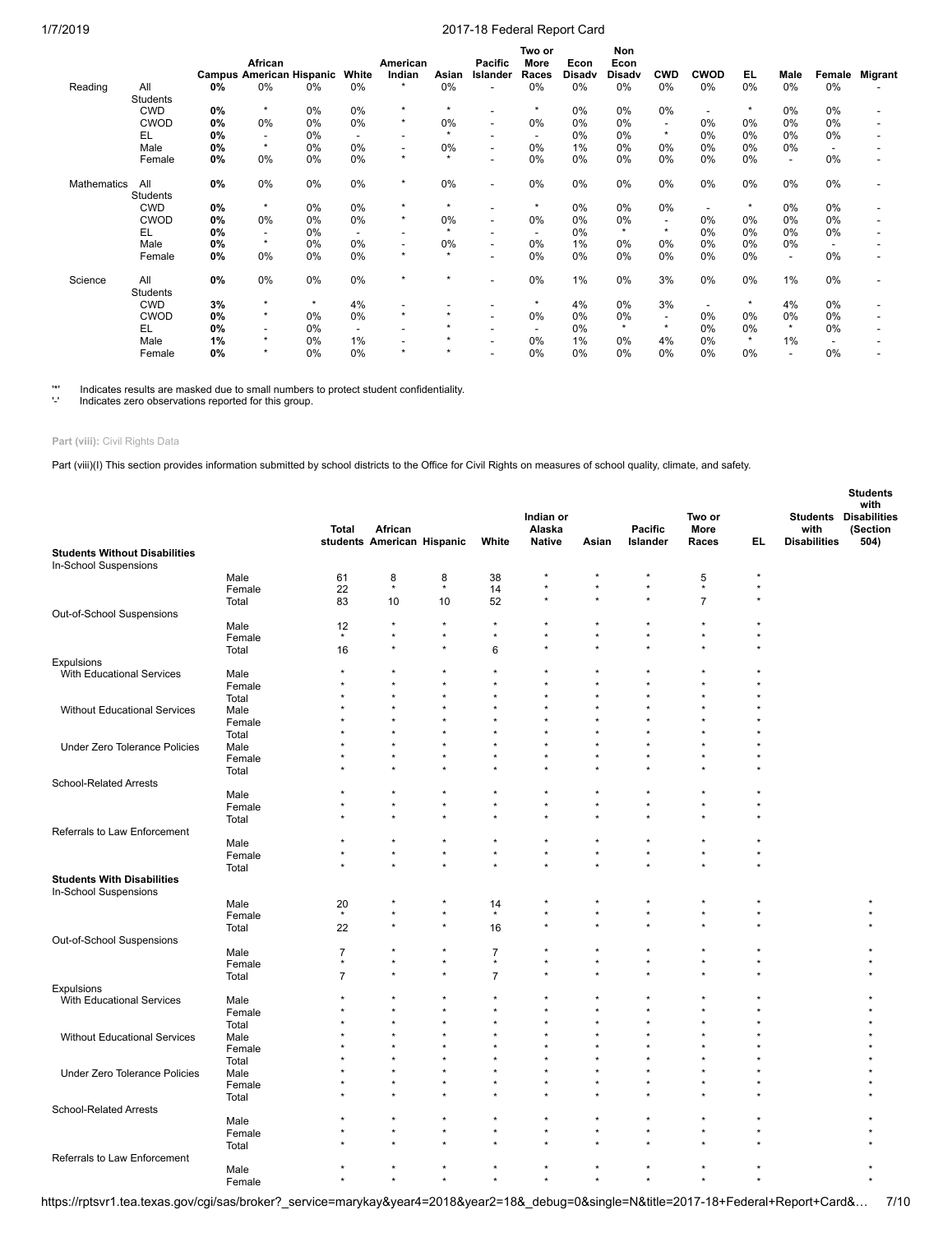|                                                                                                                                                                                                                                                                                                                                                                                            |                 | Total    | African            | students American Hispanic | White   | Indian or<br>Alaska<br><b>Native</b> | Asian              | Pacific<br>Islander | Two or<br>More<br>Races | EL.     | <b>Students</b><br>with<br><b>Disabilities</b> | <b>Students</b><br>with<br><b>Disabilities</b><br>(Section<br>504) |
|--------------------------------------------------------------------------------------------------------------------------------------------------------------------------------------------------------------------------------------------------------------------------------------------------------------------------------------------------------------------------------------------|-----------------|----------|--------------------|----------------------------|---------|--------------------------------------|--------------------|---------------------|-------------------------|---------|------------------------------------------------|--------------------------------------------------------------------|
| <b>All Students</b>                                                                                                                                                                                                                                                                                                                                                                        | Total           |          | $\star$            |                            | ÷       |                                      |                    |                     | ٠                       | $\star$ |                                                | $\star$                                                            |
| Chronic Absenteeism                                                                                                                                                                                                                                                                                                                                                                        |                 |          |                    |                            |         |                                      |                    |                     |                         |         |                                                |                                                                    |
|                                                                                                                                                                                                                                                                                                                                                                                            | Male            | 17       | $\star$<br>$\star$ | $\star$                    | 11      | $\star$<br>$\star$                   | $\star$<br>$\star$ | $\star$             | $\star$<br>$\star$      | $\star$ | $\star$<br>$\star$                             |                                                                    |
|                                                                                                                                                                                                                                                                                                                                                                                            | Female<br>Total | 12<br>29 | $\star$            | $\star$                    | 8<br>19 | $\star$                              | $\star$            |                     |                         | $\star$ |                                                |                                                                    |
| Incidents of Violence<br>Incidents of rape or attempted rape<br>Incidents of sexual assault (other than rape)<br>Incidents of robbery with a weapon<br>Incidents of robbery with a firearm or explosive device<br>Incidents of robbery without a weapon<br>Incidents of physical attack or fight with a weapon<br>Incidents of physical attack or fight with a firearm or explosive device |                 |          |                    |                            |         |                                      |                    |                     |                         |         |                                                | <b>Total</b><br>$\star$                                            |
| Incidents of physical attack or fight without a weapon<br>Incidents of threats of physical attack with a weapon                                                                                                                                                                                                                                                                            |                 |          |                    |                            |         |                                      |                    |                     |                         |         |                                                |                                                                    |
| Incidents of threats of physical attack with a firearm or explosive device                                                                                                                                                                                                                                                                                                                 |                 |          |                    |                            |         |                                      |                    |                     |                         |         |                                                |                                                                    |
| Incidents of threats of physical attack without a weapon                                                                                                                                                                                                                                                                                                                                   |                 |          |                    |                            |         |                                      |                    |                     |                         |         |                                                |                                                                    |
| Incidents of possession of a firearm or explosive device<br>Allegations of Harassment or bullying                                                                                                                                                                                                                                                                                          |                 |          |                    |                            |         |                                      |                    |                     |                         |         |                                                |                                                                    |

On the basis of sex  $\ddot{\hspace{1cm}}$   $\ddot{\hspace{1cm}}$ 

On the basis of race \*

On the basis of disability \*

Part (viii)(II) This section provides information submitted by school districts to the Office for Civil Rights on the number and percentage of students enrolled in preschool programs and accelerated coursework to earn postsecondary credit while still in high school.

|                                     |        | Total                    | African<br>students American Hispanic |                          | White                    | Indian or<br>Alaska<br><b>Native</b> | Asian                    | Pacific<br>Islander      | Two or More<br>Races     | EL                       | <b>Students</b><br>with<br><b>Disabilities</b> |
|-------------------------------------|--------|--------------------------|---------------------------------------|--------------------------|--------------------------|--------------------------------------|--------------------------|--------------------------|--------------------------|--------------------------|------------------------------------------------|
| Preschool Programs                  |        |                          |                                       |                          |                          |                                      |                          |                          |                          |                          |                                                |
|                                     | Male   | $\overline{\phantom{a}}$ | $\overline{\phantom{a}}$              | <b>.</b>                 | -                        | -                                    | $\overline{\phantom{a}}$ |                          | -                        |                          |                                                |
|                                     | Female | $\overline{\phantom{0}}$ | $\overline{\phantom{0}}$              | $\overline{\phantom{a}}$ | -                        |                                      | $\overline{\phantom{a}}$ | -                        | -                        | $\overline{\phantom{a}}$ |                                                |
|                                     | Total  | $\overline{\phantom{a}}$ | $\overline{\phantom{0}}$              | $\overline{\phantom{a}}$ | $\overline{\phantom{0}}$ | -                                    | $\overline{\phantom{a}}$ | $\overline{\phantom{0}}$ | $\overline{\phantom{a}}$ | -                        |                                                |
| <b>Accelerated Coursework</b>       |        |                          |                                       |                          |                          |                                      |                          |                          |                          |                          |                                                |
| <b>Advanced Placement Courses</b>   | Male   | $\overline{\phantom{0}}$ | $\overline{\phantom{0}}$              | $\overline{\phantom{a}}$ | -                        | $\overline{\phantom{0}}$             | $\overline{\phantom{a}}$ | $\overline{\phantom{0}}$ | -                        |                          |                                                |
|                                     | Female | $\overline{\phantom{0}}$ | $\overline{\phantom{a}}$              | $\overline{\phantom{a}}$ | $\overline{\phantom{0}}$ | $\overline{\phantom{a}}$             | $\overline{\phantom{a}}$ | $\,$                     | -                        | $\overline{\phantom{0}}$ |                                                |
|                                     | Total  | $\overline{\phantom{a}}$ | $\overline{\phantom{0}}$              | $\overline{\phantom{a}}$ | -                        | $\overline{\phantom{0}}$             | $\overline{\phantom{a}}$ | -                        | -                        | $\overline{\phantom{a}}$ |                                                |
| International Baccalaureate Courses | Male   | $\overline{\phantom{0}}$ | $\overline{\phantom{0}}$              | $\overline{\phantom{a}}$ | $\overline{\phantom{0}}$ | $\overline{\phantom{0}}$             | $\overline{\phantom{a}}$ | $\,$                     | -                        | -                        |                                                |
|                                     | Female | $\overline{\phantom{0}}$ | $\overline{\phantom{0}}$              | $\overline{\phantom{a}}$ | $\overline{\phantom{0}}$ | $\overline{\phantom{0}}$             | $\overline{\phantom{a}}$ | $\,$                     | $\overline{\phantom{a}}$ | -                        |                                                |
|                                     | Total  | $\overline{\phantom{0}}$ | $\overline{\phantom{0}}$              | $\overline{\phantom{a}}$ | -                        | $\overline{\phantom{0}}$             | $\overline{\phantom{a}}$ | $\overline{\phantom{0}}$ | -                        | -                        |                                                |

'\*' Indicates results are masked due to small numbers to protect student confidentiality.

'\*\*' When only one racial/ethnic group is masked, then the second smallest racial/ethnic group is masked (regardless of size).

Indicates there are no students in the group. Blank cell indicates the student group is not applicable to this report.

Part (ix): Teacher Quality Data

This section provides information on the professional qualifications of teachers, including information disaggregated by high- and and low-poverty schools on the number and percentage of (I) inexperienced teacher, principals, and other school leaders; (II) teachers teaching with emergency or provisional credentials; and (III) teachers who are not teaching in the subject or<br>field for which the teacher is

|                                                                                                        |               | <b>All School</b> |
|--------------------------------------------------------------------------------------------------------|---------------|-------------------|
| Inexperienced Teachers, Principals, and Other School Leaders                                           | Number<br>4.0 | Percent<br>11 7%  |
| Teachers Teaching with Emergency or Provisional Credentials                                            | 2.3           | 7 1%              |
| Teacher Who Are Not Teaching in the Subject or Field for Which the<br>Teacher is Certified or Licensed | 2.9           | $9.0\%$           |

'-' Indicates there are no data available in the group.

Blank cell Indicates data are not applicable to this report.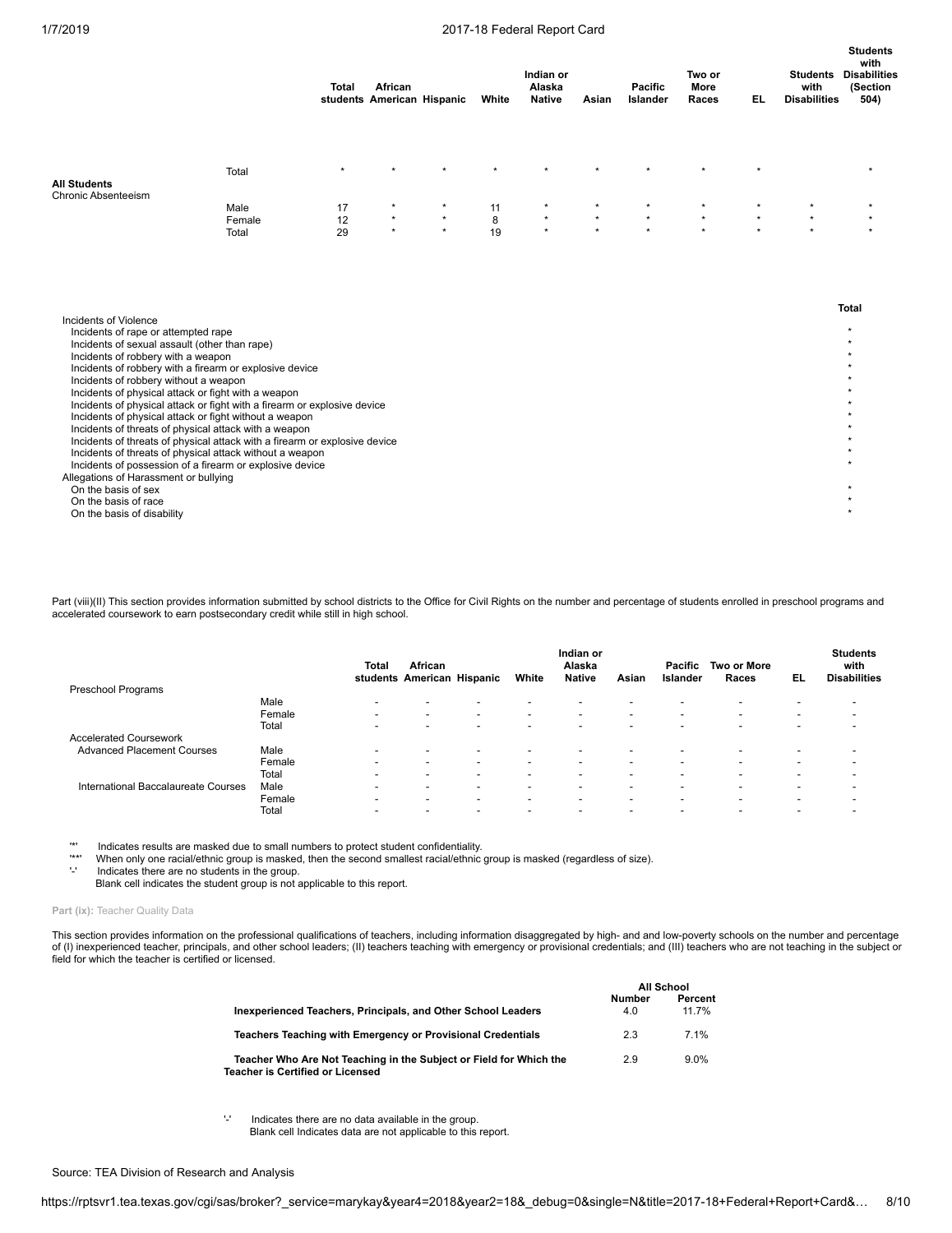## Part (x): Per-pupil Expenditure

This section provides information on the per-pupil expenditures of federal, state, and local funds, including actual personnel expenditures and actual non-personnel expenditures, disaggregated by source of funds, for each school district and campus for the preceding fiscal year.

The Public Education Information Management System (PEIMS) encompasses all data requested and received by Texas Education Agency (TEA) about public education, including student demographic and academic performance, personnel, financial, and organizational information. The submission of PEIMS data is required of all local education agencies (LEAs).

The TEA will utilize PEIMS submissions to develop and report the per-pupil expenditures of Federal, State, and local funds, including actual personnel expenditures and actual nonpersonnel expenditures of Federal, State, and local funds, disaggregated by source of funds, for each LEA and each school in the State for the preceding fiscal year; the data will be reported on 2018-2019 school year report cards.

## **Part (xi):** STAAR Alternate 2 Participation

This section provides information on the number and percentage of students with the most-significant cognitive disabilities who take STAAR Alternate 2, by grade and subject.

|                            | <b>State</b><br><b>Number of ALT2</b> | <b>State</b><br>Rate of ALT2 | <b>District</b><br><b>Number of ALT2</b> | <b>District Rate of ALT2</b> | Campus<br><b>Number of ALT2</b> | Campus<br>Rate of ALT2 |
|----------------------------|---------------------------------------|------------------------------|------------------------------------------|------------------------------|---------------------------------|------------------------|
| Grade 3<br>Reading         | 6,019                                 | 1%                           | 9                                        | 4%                           |                                 |                        |
| Mathematics                | 6,020                                 | 1%                           | 9                                        | 4%                           |                                 |                        |
| Grade 4<br>Reading         | 6,061                                 | 1%                           | 8                                        | 3%                           |                                 |                        |
| Mathematics                | 6,056                                 | 1%                           | 8                                        | 3%                           |                                 |                        |
| Grade 5<br>Reading         | 6,162                                 | 2%                           | $\star$                                  | $\star$                      | $\star$                         |                        |
| Mathematics                | 6,160                                 | 1%                           |                                          | $\star$                      |                                 |                        |
| Science                    | 6,164                                 | 1%                           | $\star$                                  | $\star$                      | $\star$                         | $\star$                |
| Grade 6<br>Reading         | 5,678                                 | 1%                           | $\star$                                  | $\star$                      | $\star$                         | $\star$                |
| Mathematics                | 5,677                                 | 1%                           | $\star$                                  | $\star$                      | ÷                               | ٠                      |
| Grade 7<br>Reading         | 5,298                                 | $1\%$                        |                                          | $\star$                      |                                 |                        |
| <b>Mathematics</b>         | 5,294                                 | 1%                           | $\star$                                  | $\star$                      |                                 |                        |
| Grade 8<br>Reading         | 5,088                                 | 1%                           | $\star$                                  | $\star$                      |                                 |                        |
| Mathematics                | 5,087                                 | 2%                           |                                          | ×                            |                                 |                        |
| Science                    | 5,087                                 | 1%                           | $\star$                                  | $\star$                      |                                 |                        |
| End of Course<br>English I | 4,868                                 | 1%                           | $\star$                                  | $\star$                      |                                 |                        |
| English II                 | 4,556                                 | 1%                           | ٠                                        | ÷                            |                                 |                        |
| Algebra I                  | 4,884                                 | 1%                           |                                          | ×                            |                                 |                        |
| Biology                    | 4,861                                 | $1\%$                        | $\star$                                  | ÷                            |                                 |                        |
| All Grades<br>All Subjects | 99,020                                | $1\%$                        | 73                                       | 1%                           | 11                              | 1%                     |
| Reading                    | 43,730                                | 1%                           | 34                                       | 1%                           | 5                               | 1%                     |
| Mathematics                | 39,178                                | 1%                           | 32                                       | 2%                           | 5                               | 1%                     |
| Science                    | 16,112                                | 1%                           | $\overline{7}$                           | 1%                           | $\star$                         | $\star$                |

'\*' Indicates results are masked due to small numbers to protect student confidentiality.

Indicates zero observations reported for this group.

#### **Part (xii):** Statewide National Assessment of Educational Progress (NAEP)

This section provides results on the state academic assessments in reading and mathematics in grades 4 and 8 of the National Assessment of Educational Progress, compared to the national average of such results.

## **State Level: 2017 Participation Rates for Students with Disabilities and Limited English Proficient Students**

|         |                |                      | % Below Basic |    | % At or Above Basic |               |    | % At or Above Proficient % At or Above Advanced |    |     |
|---------|----------------|----------------------|---------------|----|---------------------|---------------|----|-------------------------------------------------|----|-----|
| Grade   | <b>Subject</b> | <b>Student Group</b> | ТX            | US | ТΧ                  | US            | ТΧ | US                                              | ΤХ | US  |
| Grade 4 | Reading        | Overall              | 40            | 32 | 32                  | 31            | 23 | 27                                              |    |     |
|         |                | <b>Black</b>         | 44            | 49 | 34                  | 21<br>$\cdot$ | 19 | 47                                              |    |     |
|         |                | Hispanic             | 49            | 46 | 31                  | 32            | 16 | 19                                              |    |     |
|         |                | White                |               | 22 | 34                  | 32            | 35 | 34                                              | 10 | ۰., |
|         |                | American Indian      |               | 52 |                     | 28            |    |                                                 |    |     |
|         |                | Asian                | 16            | 16 | 23                  | 25            | 42 | 37                                              | 19 | 22  |
|         |                | Pacific Islander     |               |    |                     | ີ             |    | 23                                              |    |     |